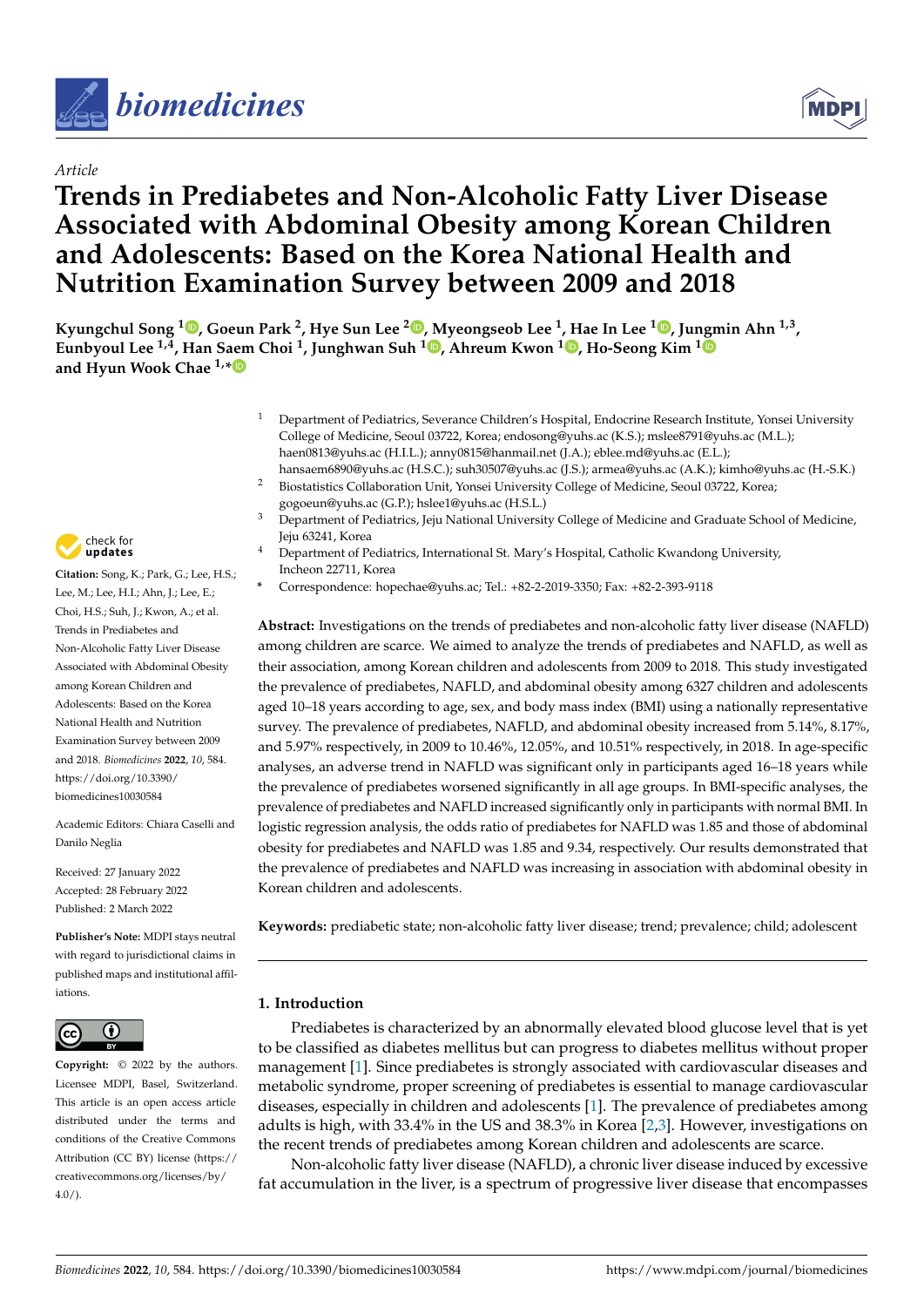simple steatosis, non-alcoholic steatohepatitis, advanced fibrosis, and cirrhosis [\[4](#page-11-3)[,5\]](#page-11-4). The incidence of NAFLD is increasing globally and has become the leading cause of chronic liver disease [6], and the prevalence peaks at 70–90% among the obese and those who are diabetic [\[7\]](#page-11-6). The prevalence of NAFLD in the US was estimated to be 24.13% in a meta-analysis study [8]. In Korea, NAFLD prevalence was 30.7% among men and 21.6% among women in 2015-2017 [9]. However, there are limited publications in the current literature regarding the recent trends of NAFLD among Korean children and adolescents.

sive fat accumulation in the liver, is a spectrum of progressive liver disease that encom-

In addition, NAFLD is associated with risk factors of cardiovascular diseases, such as obesity, insulin resistance, and dyslipidemia [4]. NAFLD and metabolic disorders, such as prediabetes share insulin resistance as a common pathophysiological mechanism, which has led to the consideration of a more appropriate term, metabolic associated fatty liver disease, to replace NAFLD  $[10]$ . Ebe et al.  $[11]$  reported that obese adolescents with fatty liver had impaired insulin action in the liver and muscle. Insulin resistance promotes the uptake of hepatic fatty acids and triglycerides by increasing insulin, glucose, and fatty acids [\[12\]](#page-11-11). However, clinical studies investigating the association between prediabetes and NAFLD in children and adolescents are limited.

Therefore, this study aimed to investigate the secular trends of prediabetes and NAFLD from 2009 to 2018 among Korean children and adolescents, using the Korea National Health and Nutrition Examination Survey (KNHANES) data. Our objectives were to investigate: (1) the serial trends and recent prevalence of prediabetes and NAFLD during the 10-year study period according to age, sex, and body mass index (BMI) among Korean children and adolescents; (2) the association between prediabetes and NAFLD in children and adolescents.

## **2. Materials and Methods 2. Materials and Methods**

## *2.1. Study Population 2.1. Study Population*

This cross-sectional study analyzed the data obtained between 2009 and 2018. The This cross-sectional study analyzed the data obtained between 2009 and 2018. The study design and patient inclusion flowchart are shown in Figure [1.](#page-1-0) study design and patient inclusion flowchart are shown in Figure 1.

<span id="page-1-0"></span>

**Figure 1.** Design and flowchart of study population. KNHANES: Korea National Health and Nu-Nutrition Examination Survey; AST: aspartate aminotransferase; ALT: alanine aminotransferase. **Figure 1.** Design and flowchart of study population. KNHANES: Korea National Health and

conducted by the Korea Centers for Disease Control and Prevention, based on the National Health Promotion Act. This cross-sectional and nationally representative survey has been KNHANES is a national survey with a stratified and multistage sampling design performed since 1998 to identify the health behaviors of the Korean population and the status of chronic diseases and to obtain data concerning food and nutrition consumption. The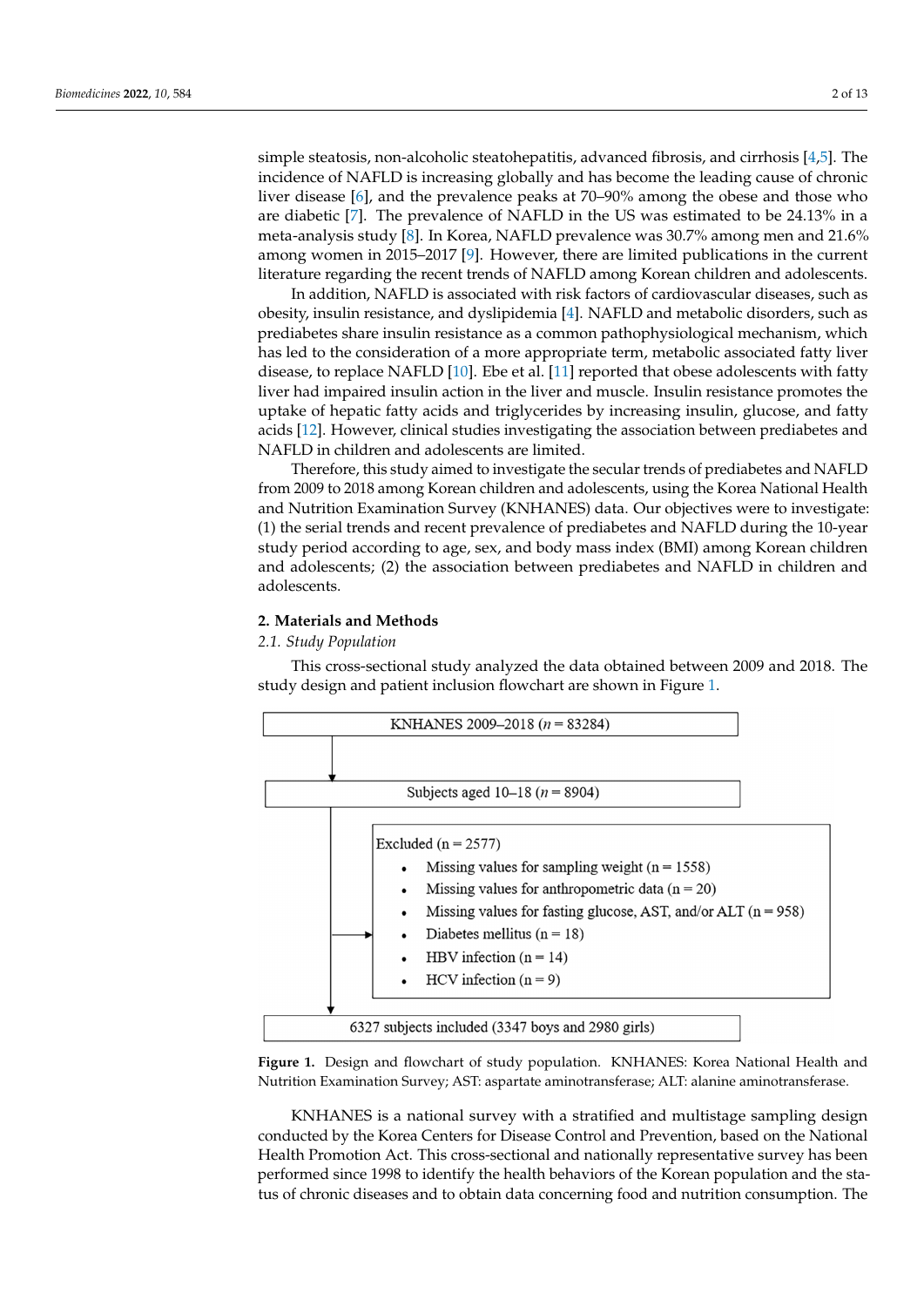survey involves a two-stage stratified sampling method using sampling units and households as the first and second sampling units, respectively. Health surveys, examinations, and nutrition surveys are conducted for household members [\[13\]](#page-11-12).

## *2.2. Study Variables*

Patients' data, such as age, sex, and anthropometric measurements, were collected. Height was measured to the nearest 0.1 cm using a portable stadiometer (range, 850–2060 mm; Seriter, Holtain Ltd., Crymych, UK), and weight was measured in the upright position to the nearest 0.1 kg using a calibrated balance beam scale (Giant 150N; HANA, Seoul, Korea). BMI was calculated as the weight divided by the height squared. Waist circumference (WC) was measured at the narrowest point between the lower borders of the rib cage and the iliac crest at the end of normal expiration. Height, weight, and BMI were presented as standard deviation score (SDS) values according to sex and age based on the 2017 Korean National Growth Charts [\[14\]](#page-11-13). Children were classified as normal (<85th percentile), overweight (85th to 95th percentile), or obese (≥95th percentile) according to their BMI. Abdominal obesity was defined as a WC more than the 90th percentile using the Korean waist reference data [\[15\]](#page-11-14).

## *2.3. Laboratory Analysis*

Blood samples were collected from an antecubital vein following an 8 h fast and were subsequently processed and immediately refrigerated. The serum levels of fasting glucose, total cholesterol, high-density lipoprotein cholesterol (HDL-C), and triglycerides were measured using a Hitachi Automatic Analyzer 7600/7600-210 (Hitachi, Tokyo, Japan). Low-density lipoprotein cholesterol (LDL-C) was calculated using the Friedewald formula (LDL-C = total cholesterol − [HDL-C + (triglycerides/5)]). Triglycerides/5 was used for serum samples with triglyceride values of  $\leq 400$  mg/dL, whereas it was set as missing for samples with triglyceride levels  $>400 \text{ mg/dL}$  [\[16\]](#page-11-15). Non-HDL-C was calculated as total cholesterol minus HDL-C [\[17\]](#page-11-16). Serum aspartate aminotransferase (AST) and alanine aminotransferase (ALT) were measured by ultraviolet without pyridoxal-5'-phosphate method using commercially available kits (Pureauto S ALT, Daiichi Pure Chemicals, Tokyo, Japan).

The cut-off points for prediabetes were defined as fasting glucose levels between 100 and 125 mg/dL according to the American Diabetes Association guideline [\[18\]](#page-11-17). NAFLD was defined as elevated ALT ( $>26$  U/L for boys and  $>22$  U/L for girls) without hepatitis B virus or hepatitis C virus infection [\[19–](#page-11-18)[22\]](#page-12-0).

### *2.4. Statistical Analysis*

The sampling weights were considered in all analyses to report representative estimates of the Korean population. All continuous variables were expressed as weighted means with standard errors, while categorical variables were expressed as weighted percentages with standard errors. We divided the participants into subgroups according to sex, age, BMI, and WC and analyzed the changes in the mean levels of WC, glucose, AST, and ALT and the proportion of participants with prediabetes, NAFLD, and abdominal obesity from 2009 to 2018 through the following years. The independent two-sample t-test and analysis of variance were used to compare the mean values of the continuous variables, and the Rao–Scott chi-squared test was used to compare categorical variables. To confirm the trend of characteristics of participants from 2009 to 2019, linear trend analysis was performed using coefficients of orthogonal polynomials in linear regression and logistic regression. Logistic regression analyses were performed with prediabetes and NAFLD as dependent variables and independent variables. In addition, BMI percentile and abdominal obesity were included in the logistic regression model as independent variables. All statistical analyses were performed using SAS version 9.4 (SAS Inc., Cary, NC, USA) for the complex survey design with clustering, stratification, and unequal weighting of the KNHANES sample. Statistical significance was set at *p* < 0.05.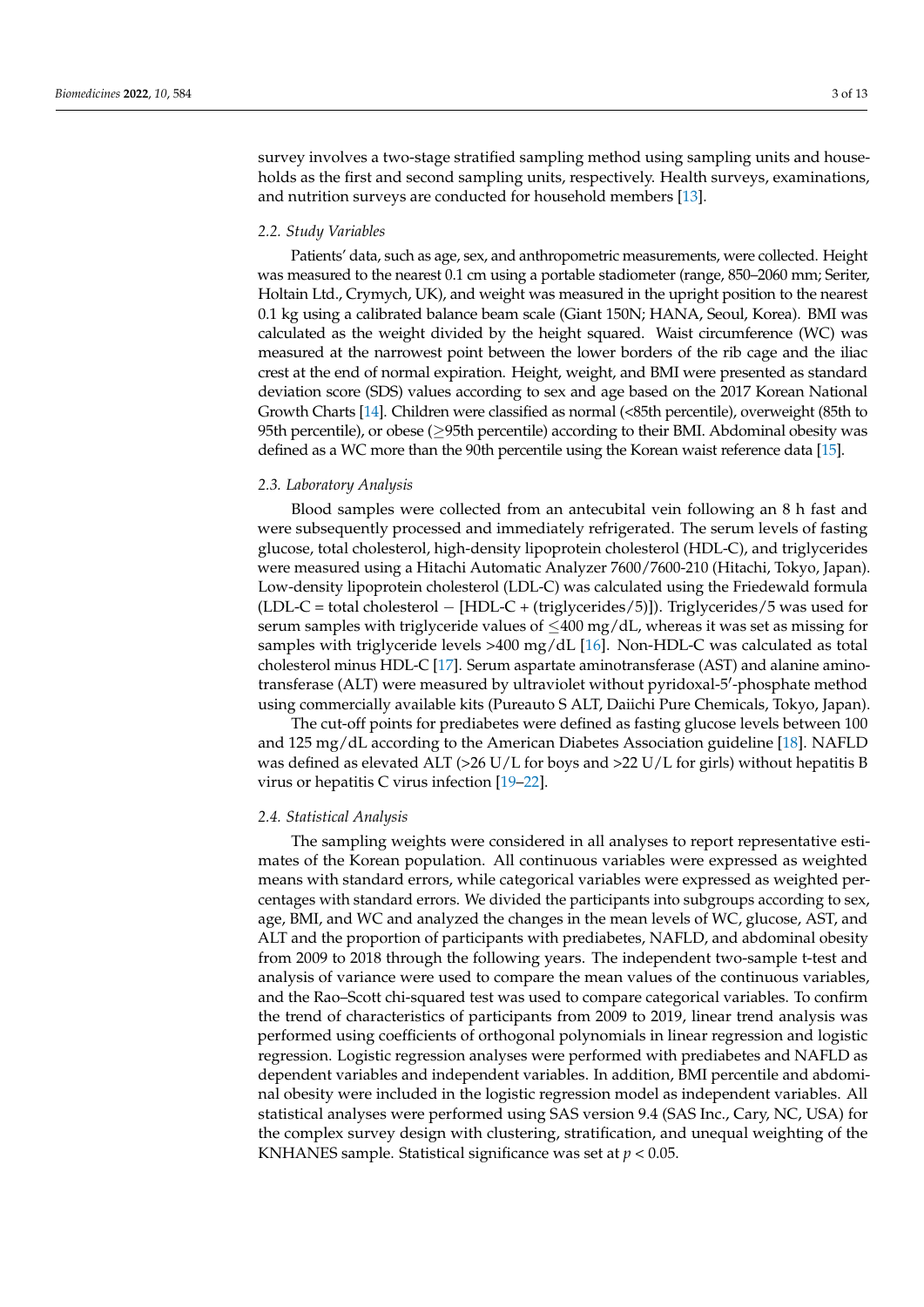## **3. Results**

## *3.1. Participants' Characteristics and Trends of Prediabetes and NAFLD*

Among the total participants, the proportion of participants with prediabetes, NAFLD, and abdominal obesity was 7.71%, 9.56%, and 9.86%, respectively, and the proportion of participants who had all three of these conditions was 0.43% (Table [1\)](#page-4-0). From 2009 to 2018, the proportion of prediabetes and NAFLD increased (Figure [2A](#page-5-0),B), as well as those of generalized and abdominal obesity increased. Moreover, the proportion of participants who had prediabetes, NAFLD, and abdominal obesity increased (*p* for trend = 0.026). Similarly, the proportion of participants who had both prediabetes and NAFLD increased (*p* for trend < 0.01). The proportion of participants with prediabetes increased even in those without abdominal obesity, while the proportion of participants with NAFLD increased in those with abdominal obesity (Table S1). Intake of protein and fat increased, while that of carbohydrate decreased (*p* for trend = 0.042, *p* for trend < 0.01, and *p* for trend = 0.028, respectively). Among the participants without abdominal obesity, intake of fat increased, while that of carbohydrate decreased (*p* for trend < 0.01 and *p* for trend = 0.026, respectively). These trends were similar in both sexes, but the adverse trend in the prevalence of abdominal obesity was more apparent in males (Table S2).

### *3.2. Trends of Prediabetes and NAFLD according to Age*

In age-specific analyses, adverse trends in generalized and abdominal obesity were more apparent in participants aged 16–18 years than in those aged 10–15 years (Table [2\)](#page-6-0). The prevalence of prediabetes increased in all groups (All *p* for trend < 0.01), while that of NAFLD increased significantly only in participants aged 16–18 years (*p* for trend = 0.026). These trends were similar in both sexes (Table S3).

### *3.3. Trends of Prediabetes and NAFLD according to BMI*

In BMI-specific analyses, the prevalence of abdominal obesity increased significantly only in the obese group (*p* for trend = 0.024), while that of prediabetes and NAFLD increased only in participants with normal BMI (*p* for trend < 0.01 and *p* for trend = 0.019, respectively) (Table [3\)](#page-7-0). In BMI- and sex-specific analyses, the adverse trend of abdominal obesity was only significant in males with obesity (*p* for trend < 0.01) (Table S4). The prevalence of prediabetes increased in both sexes with normal BMI (*p* for trend < 0.01 for males and *p* for trend = 0.026 for females), while that of NAFLD increased in males with normal BMI (*p* for trend  $< 0.01$ ).

## *3.4. Association between Prediabetes and NAFLD*

In logistic regression analyses, the overweight population had 0.42 and 3.67 more odds of being prediabetic and NAFLD, respectively, compared to the normal BMI population. Odds ratios (ORs) of generalized and abdominal obesity for prediabetes were 1.88 (95% CI, 1.41–2.52; *p* < 0.01) and 1.85 (95% CI, 1.39–2.47; *p* < 0.01), and the corresponding values for NAFLD were 13.89 (95% CI, 10.91–17.66; *p* < 0.01) and 9.34 (95% CI, 7.39–11.81; *p* < 0.01), respectively (Table [4\)](#page-7-1). The participants with prediabetes had 0.85 more odds of being NAFLD compared to those with normal glucose levels  $(95\% \text{ CI}, 1.37-2.52; p < 0.01)$ .

Among the participants with NAFLD, the prevalence of prediabetes was 12.6%, while the corresponding value was 7.2% among those without NAFLD (Figure [3A](#page-8-0)). The prevalence of NAFLD was 15.6% among the participants with prediabetes, while the corresponding value was 9.1% among those without prediabetes (Figure [3B](#page-8-0)).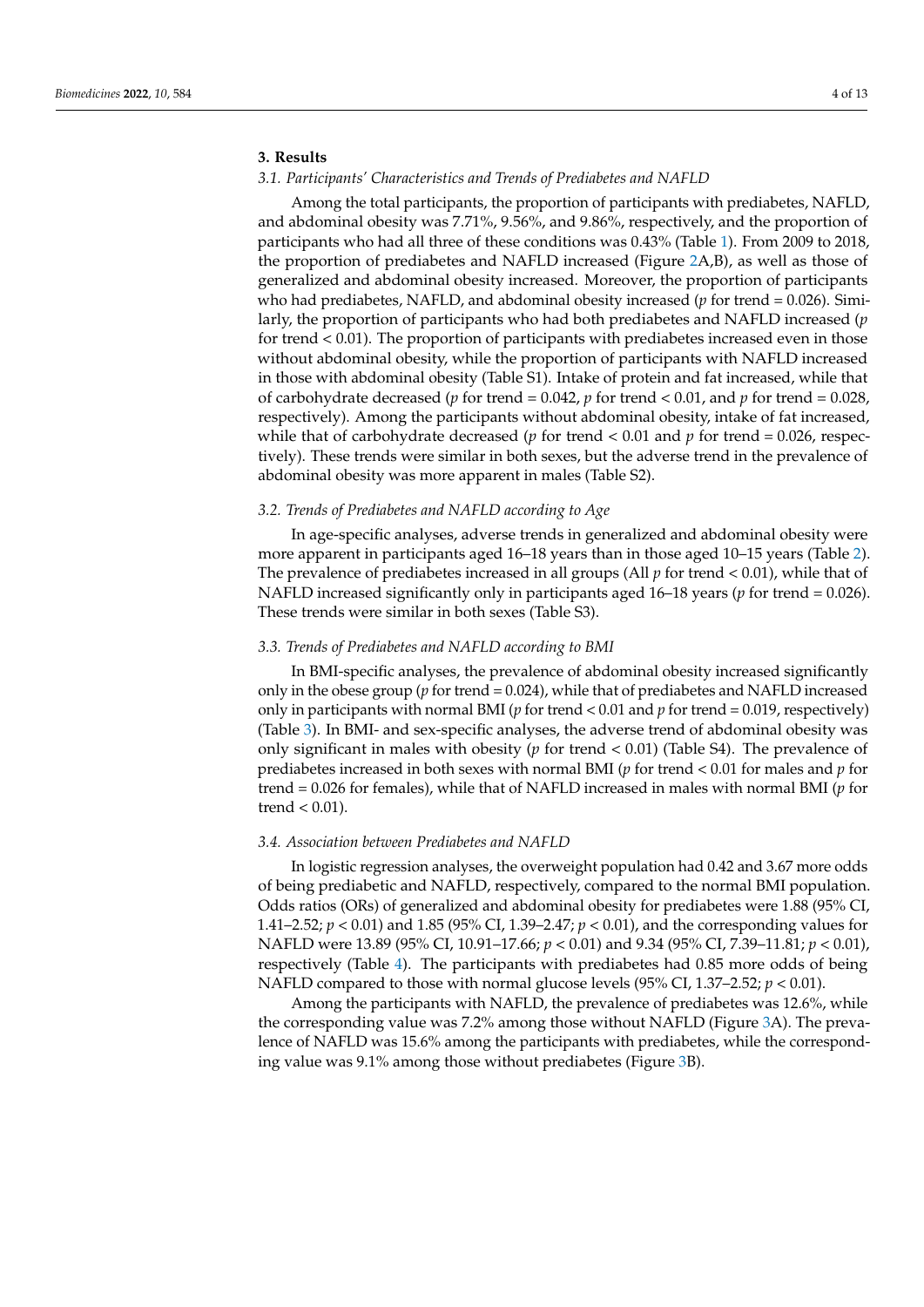| Variable                                | 2009                      | 2010                      | 2011                      | 2012                      | 2013                                                                                | 2014                      | 2015                      | 2016                                | 2017                      | 2018                      | Total                     | $\boldsymbol{p}$ | p for<br>Trend |
|-----------------------------------------|---------------------------|---------------------------|---------------------------|---------------------------|-------------------------------------------------------------------------------------|---------------------------|---------------------------|-------------------------------------|---------------------------|---------------------------|---------------------------|------------------|----------------|
| Total<br>number                         | $n = 965$                 | $n = 771$                 | $n = 699$                 | $n = 643$                 | $n = 672$                                                                           | $n = 466$                 | $n = 535$                 | $n = 569$                           | $n = 517$                 | $n = 490$                 | $n = 6437$                |                  |                |
| Height SDS                              | 0.29<br>(0.05)            | 0.25<br>(0.05)            | 0.16<br>(0.05)            | 0.28<br>(0.06)            | 0.25<br>(0.04)                                                                      | 0.17<br>(0.07)            | 0.17<br>(0.05)            | 0.24<br>(0.06)                      | 0.28<br>(0.06)            | 0.30<br>(0.06)            | 0.24<br>(0.02)            | 0.509            | 0.845          |
| Weight SDS                              | 0.03<br>(0.05)            | 0.04<br>(0.06)            | 0.02<br>(0.05)            | 0.07<br>(0.06)            | 0.13<br>(0.05)                                                                      | 0.11<br>(0.08)            | 0.25<br>(0.07)            | 0.04<br>(0.07)                      | 0.13<br>(0.06)            | 0.17<br>(0.06)            | 0.09<br>(0.02)            | 0.193            | 0.022          |
| <b>BMI SDS</b>                          | $-0.14$<br>(0.05)         | $-0.10$<br>(0.06)         | $-0.09$<br>(0.06)         | $-0.09$<br>(0.06)         | 0.01<br>(0.06)                                                                      | 0.03<br>(0.08)            | 0.20<br>(0.07)            | $-0.09$<br>(0.07)                   | $-0.01$<br>(0.07)         | 0.02<br>(0.07)            | $-0.03$<br>(0.02)         | 0.015            | < 0.01         |
| BMI<br>percentile                       |                           |                           |                           |                           |                                                                                     |                           |                           |                                     |                           |                           |                           | 0.146            | < 0.01         |
| Normal, %                               | 83.53<br>(1.32)           | 81.37<br>(1.70)           | 79.92<br>(1.62)           | 81.15<br>(1.90)           | 81.26<br>(1.66)                                                                     | 80.32<br>(2.07)           | 76.74<br>(2.05)           | 78.77<br>(1.84)                     | 80.56<br>(1.95)           | 80.49<br>(1.98)           | 80.50<br>(0.57)           |                  |                |
| Overweight,<br>$\%$                     | 9.92<br>(1.02)            | 10.07<br>(1.33)           | 8.39<br>(1.29)            | 9.45<br>(1.30)            | 10.02<br>(1.19)                                                                     | 8.94<br>(1.37)            | 9.02<br>(1.35)            | 9.22<br>(1.36)                      | 8.33<br>(1.36)            | 7.87<br>(1.29)            | 9.15<br>(0.41)            |                  |                |
| Obesity, %                              | 6.55                      | 8.56                      | 11.69                     | 9.40                      | 8.73                                                                                | 10.73                     | 14.24                     | 12.00                               | 11.12                     | 11.64                     | 10.35                     |                  |                |
| WC, cm                                  | (0.97)<br>83.53<br>(1.32) | (1.25)<br>81.37<br>(1.70) | (1.42)<br>79.92<br>(1.62) | (1.50)<br>81.15<br>(1.90) | (1.15)<br>81.26<br>(1.66)                                                           | (1.70)<br>80.32<br>(2.07) | (1.71)<br>76.74<br>(2.05) | (1.58)<br>78.77<br>(1.84)           | (1.55)<br>80.56<br>(1.95) | (1.73)<br>80.49<br>(1.98) | (0.46)<br>69.93<br>(0.16) | < 0.01           | < 0.01         |
| Abdominal<br>obesity, %                 | 5.97<br>(0.84)            | 8.13<br>(1.27)            | 10.96<br>(1.31)           | 8.18<br>(1.30)            | 8.13<br>(1.19)                                                                      | 10.23<br>(1.66)           | 14.47<br>(1.61)           | 13.07<br>(1.63)                     | 10.26<br>(1.48)           | 10.51<br>(1.53)           | 9.86<br>(0.44)            | < 0.01           | < 0.01         |
| Glucose,<br>mg/dL                       | 88.87<br>(0.28)           | 88.78<br>(0.29)           | 88.61<br>(0.36)           | 88.86<br>(0.40)           | 90.44<br>(0.36)                                                                     | 91.40<br>(0.39)           | 91.40<br>(0.37)           | 91.45<br>(0.30)                     | 91.10<br>(0.37)           | 91.56<br>(0.36)           | 90.13<br>(0.12)           | < 0.01           | < 0.01         |
| Prediabetes,<br>$\%$                    | 5.14<br>(0.99)            | 4.73<br>(0.86)            | 6.56<br>(1.32)            | 3.05<br>(0.70)            | 8.15<br>(1.37)                                                                      | 10.62<br>(1.55)           | 9.18<br>(1.42)            | 10.65<br>(1.46)                     | 10.68<br>(1.73)           | 10.46<br>(1.38)           | 7.71<br>(0.42)            | < 0.01           | < 0.01         |
| AST, IU/L                               |                           | 18.68(0.19) 18.82(0.28)   |                           |                           | 18.99(0.29) 19.53(0.48) 18.41(0.26) 18.71(0.36) 19.99(0.65)                         |                           |                           | 18.82(0.35)                         | 19.87(0.53) 20.34(0.45)   |                           | 19.18<br>(0.12)           | < 0.01           | < 0.01         |
| ALT, IU/L                               |                           |                           |                           |                           | 14.45(0.39) 14.51(0.53) 15.57(0.81) 15.24(0.79) 15.06(0.51) 14.64(0.65) 16.47(1.22) |                           |                           | 15.06(0.76) 16.68(1.36) 17.31(1.18) |                           |                           | 15.44<br>(0.27)           | 0.309            | 0.015          |
| NAFLD, %                                | 8.17<br>(1.03)            | 6.62<br>(1.16)            | 9.06<br>(1.24)            | 9.14<br>(1.58)            | 9.09<br>(1.14)                                                                      | 8.67<br>(1.80)            | 11.11<br>(1.51)           | 11.97<br>(1.89)                     | 10.77<br>(1.51)           | 12.05<br>(1.74)           | 9.56<br>(0.46)            | 0.163            | < 0.01         |
| Prediabetes<br>and NAFLD,<br>$\%$       | 0.53<br>(0.23)            | 0.73<br>(0.29)            | 0.53<br>(0.33)            | 0.20<br>(0.15)            | 1.29<br>(0.47)                                                                      | 1.62<br>(0.67)            | 1.20<br>(0.62)            | 2.00<br>(0.74)                      | 2.18<br>(0.77)            | 2.30<br>(0.72)            | 1.20<br>(0.16)            | 0.012            | < 0.01         |
| Prediabetes                             |                           |                           |                           |                           |                                                                                     |                           |                           |                                     |                           |                           |                           |                  |                |
| and<br>abdominal<br>obesity, %          | 0.75<br>(0.33)            | 1.02<br>(0.45)            | 0.92<br>(0.43)            | 0.40<br>(0.23)            | 0.79<br>(0.36)                                                                      | 1.10<br>(0.49)            | 2.57<br>(0.81)            | 2.11<br>(0.64)                      | 1.47<br>(0.58)            | 1.64<br>(0.59)            | 1.24<br>(0.16)            | 0.058            | < 0.01         |
| NAFLD and                               | 1.90                      | 1.67                      | 4.68                      | 2.74                      | 3.62                                                                                | 3.31                      | 5.28                      | 4.57                                | 5.30                      | 6.08                      | 3.83                      | < 0.01           | < 0.01         |
| abdominal<br>obesity, %<br>Prediabetes, | (0.46)                    | (0.46)                    | (0.96)                    | (0.90)                    | (0.84)                                                                              | (1.21)                    | (1.02)                    | (1.01)                              | (1.16)                    | (1.26)                    | (0.29)                    |                  |                |
| NAFLD, and<br>abdominal                 | 0.25<br>(0.18)            | 0.36<br>(0.22)            | 0.15<br>(0.15)            | 0.13<br>(0.13)            | 0.35<br>(0.26)                                                                      | 0.48<br>(0.33)            | 0.55<br>(0.50)            | 0.42<br>(0.30)                      | 0.61<br>(0.38)            | 1.18<br>(0.54)            | 0.43<br>(0.10)            | 0.452            | 0.026          |
| obesity, %<br>Total<br>cholesterol,     | 157.73                    | 156.71                    | 157.85                    | 159.24<br>(1.55)          | 157.47                                                                              | 158.06                    | 160.44                    | 163.80                              | 166.89                    | 165.35                    | 160.14                    | < 0.01           | < 0.01         |
| mg/dL<br>HDL-C,                         | (1.40)<br>49.32           | (1.15)<br>49.40           | (1.52)<br>51.41           | 51.60                     | (1.12)<br>52.16                                                                     | (1.31)<br>51.97           | (1.28)<br>51.34           | (1.39)<br>51.99                     | (1.44)<br>51.83           | (1.29)<br>51.23           | (0.44)<br>51.17           | < 0.01           | < 0.01         |
| mg/dL<br>LDL-C,                         | (0.40)<br>90.70           | (0.42)<br>91.14           | (0.53)<br>92.06           | (0.66)<br>91.18           | (0.43)<br>89.43                                                                     | (0.52)<br>89.66           | (0.49)<br>94.19           | (0.58)<br>95.06                     | (0.50)<br>98.44           | (0.55)<br>97.03           | (0.16)<br>92.74           |                  |                |
| mg/dL<br>Triglycerides,                 | (1.16)<br>88.46           | (1.01)<br>85.06           | (1.37)<br>81.24           | (1.19)<br>86.49           | (0.92)<br>82.56                                                                     | (1.19)<br>85.52           | (1.25)<br>87.26           | (1.11)<br>86.25                     | (1.17)<br>86.07           | (1.24)<br>90.20           | (0.38)<br>85.81           | < 0.01           | < 0.01         |
| mg/dL                                   | (2.25)                    | (2.77)                    | (2.18)                    | (3.12)                    | (2.12)                                                                              | (3.00)                    | (2.98)                    | (2.41)                              | (3.01)                    | (2.63)                    | (0.84)                    | 0.259            | 0.238          |
| Energy,<br>kcal/day                     | 1971.51<br>(30.94)        | 2196.86<br>(45.63)        | 2176.26<br>(38.37)        | 2169.01<br>(45.05)        | 2171.92<br>(45.98)                                                                  | 2235.74<br>(56.66)        | 2225.05<br>(47.68)        | 2140.75<br>(39.92)                  | 2102.38<br>(46.73)        | 2135.72<br>(53.82)        | 2149.92<br>(14.16)        | < 0.01           | 0.268          |
| Carbohydrate,<br>g/day                  | 312.74<br>(5.08)          | 335.53<br>(6.63)          | 335.61<br>(5.82)          | 336.22<br>(6.31)          | 325.66<br>(6.05)                                                                    | 329.65<br>(8.10)          | 327.94<br>(6.36)          | 318.81<br>(6.04)                    | 311.80<br>(6.78)          | 313.99<br>(7.97)          | 325.12<br>(2.05)          | < 0.01           | 0.028          |
| Protein,<br>g/day                       | 68.73<br>(1.10)           | 77.65<br>(2.16)           | 79.87<br>(2.25)           | 80.36<br>(2.40)           | 77.94<br>(2.58)                                                                     | 80.62<br>(2.60)           | 80.43<br>(2.44)           | 80.03<br>(1.89)                     | 76.72<br>(2.15)           | 77.51<br>(2.41)           | 77.86<br>(0.70)           | < 0.01           | 0.042          |
| Fat, g/day                              | 49.56<br>(1.31)           | 59.77<br>(2.01)           | 56.76<br>(1.58)           | 56.67<br>(1.99)           | 58.38<br>(1.88)                                                                     | 62.10<br>(2.25)           | 62.05<br>(2.09)           | 57.71<br>(1.74)                     | 58.12<br>(1.91)           | 59.96<br>(2.08)           | 57.88<br>(0.59)           | < 0.01           | < 0.01         |

<span id="page-4-0"></span>**Table 1.** Trend of characteristics of participants.

Continuous variables are presented as the mean (standard error) and categorical data as the percentage (standard error) *with Italic.* Statistically significant *p* value is presented in bold type. SDS: standard deviation score; BMI: body mass index; WC: waist circumference; AST: aspartate aminotransferase; ALT: alanine aminotransferase; NAFLD: non-alcoholic fatty liver disease; HDL-C: high-density lipoprotein cholesterol; LDL-C: low-density lipoprotein cholesterol; TyG index: triglyceride-glucose index.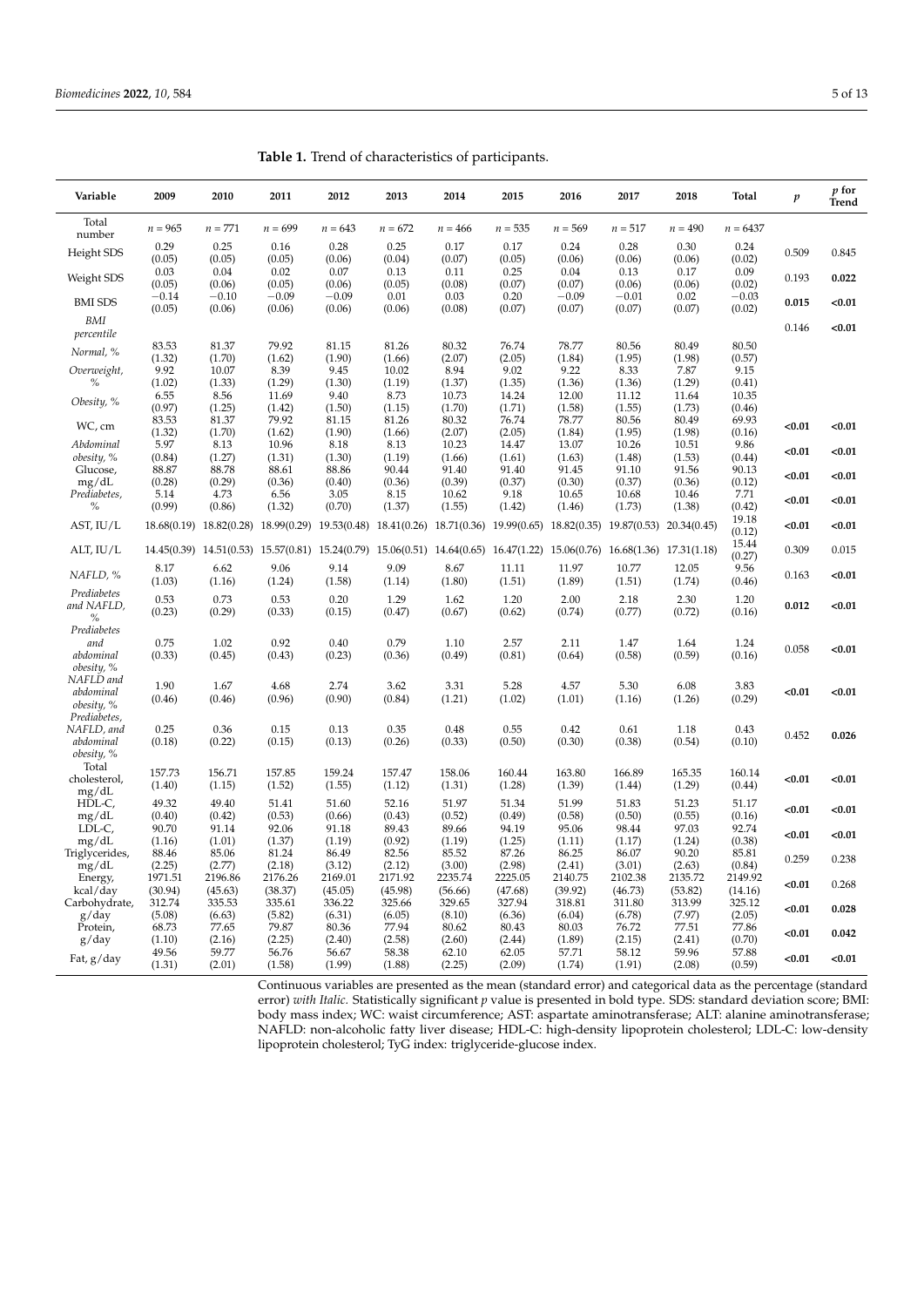<span id="page-5-0"></span>

(**B**)

Figure 2. Trends of the prevalence of prediabetes and NAFLD among Korean children and adolescents between 2009 and 2018. Linear trend analysis was performed using coefficients of orthogonal polynomials to calculate  $p$  for trend. (A) The black solid line is the prevalence of prediabetes and the portional to cheminary the prevalence of  $\mathbf{B}$  The black narrow line is the prevalence of predictives with the dashed line is the prevalence of NAFLD (**B**) The black narrow line is the prevalence of subjects with prediabetes and NAFLD. NAFLD: non-alcoholic fatty liver disease.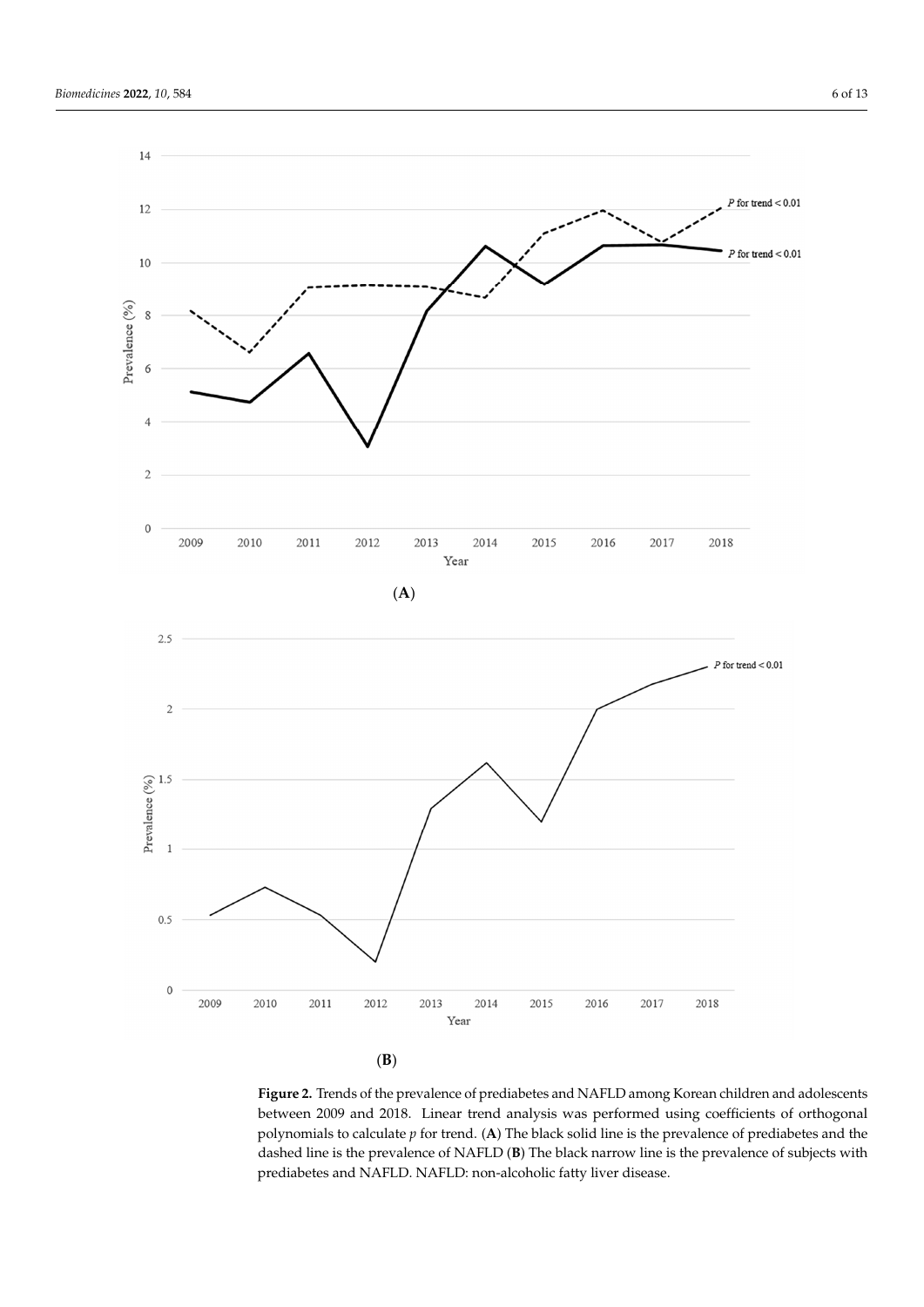| Variable                | 2009                | 2010                          | 2011                | 2012                           | 2013                | 2014                | 2015                      | 2016                | 2017                | 2018                | Total             | $\boldsymbol{p}$ | $p_{\text{fend}}$ |
|-------------------------|---------------------|-------------------------------|---------------------|--------------------------------|---------------------|---------------------|---------------------------|---------------------|---------------------|---------------------|-------------------|------------------|-------------------|
| $10 - 12y$              | $n = 340$           | $n = 293$                     | $n = 270$           | $n = 246$                      | $n = 239$           | $n = 142$           | $n = 183$                 | $n = 183$           | $n = 190$           | $n = 189$           | $n = 2275$        |                  |                   |
| <b>BMI SDS</b>          | $-0.12$<br>(0.06)   | $-0.00$<br>(0.09)             | $-0.20$<br>(0.09)   | $-0.13$<br>(0.08)              | 0.01<br>(0.09)      | $-0.10$<br>(0.12)   | 0.17<br>(0.11)            | $-0.04$<br>(0.12)   | $-0.16$<br>(0.10)   | $-0.12$<br>(0.08)   | $-0.07$<br>(0.03) | 0.303            | 0.694             |
| <b>BMI</b>              |                     |                               |                     |                                |                     |                     |                           |                     |                     |                     |                   | 0.137            | 0.352             |
| percentile<br>Normal, % | 84.31               | 78.05                         | 84.61               | 86.36                          | 81.98               | 85.80               | 77.84                     | 78.42               | 85.20               | 81.99               | 82.56             |                  |                   |
| Overweight,             | (2.09)<br>10.71     | (2.88)<br>13.91               | (2.75)<br>8.68      | (2.45)<br>5.00                 | (2.70)<br>12.03     | (3.09)<br>7.61      | (3.59)<br>9.08            | (3.73)<br>10.17     | (2.99)<br>8.72      | (2.63)<br>10.66     | (0.91)<br>9.69    |                  |                   |
| $\%$                    | (1.94)<br>4.98      | (2.45)<br>8.04                | (2.13)<br>6.72      | (1.28)<br>8.64                 | (2.20)<br>5.99      | (2.25)<br>6.59      | (2.27)<br>13.08           | (2.51)<br>11.42     | (2.57)<br>6.07      | (2.18)<br>7.35      | (0.70)<br>7.75    |                  |                   |
| Obesity, %              | (1.16)              | (1.94)                        | (1.73)              | $(2.22)$<br>$64.94$            | (1.64)              | (2.38)              | $(2.75)$<br>68.70         | (2.75)              | (2.20)              | (2.07)              | (0.66)            |                  |                   |
| WC, cm                  | 64.95<br>(0.49)     | 65.71<br>(0.63)               | 64.34<br>(0.67)     | (0.66)                         | 65.33<br>(0.67)     | 65.14<br>(0.90)     | (0.99)                    | 66.75<br>(0.90)     | 64.56<br>(0.70)     | 65.23<br>(0.69)     | 65.49<br>(0.23)   | 0.026            | 0.108             |
| Abdominal<br>obesity, % | 6.60<br>(1.46)      | 9.32<br>(2.13)                | 7.98<br>(1.86)      | 7.58<br>(2.10)                 | 5.84<br>(1.58)      | 7.56<br>(2.43)      | 15.72<br>(3.24)           | 13.19<br>(2.87)     | 4.76<br>(1.79)      | 8.06<br>(2.05)      | 8.52<br>(0.69)    | 0.017            | 0.358             |
| Glucose,                | 90.53<br>(0.32)     | 90.54<br>(0.50)               | 89.78<br>(0.42)     | 90.55<br>(0.43)                | 92.67<br>(0.50)     | 93.27<br>(0.59)     | 93.00<br>(0.49)           | 93.24<br>(0.49)     | 93.40<br>(0.59)     | 93.91<br>(0.50)     | 91.91<br>(0.16)   | < 0.01           | < 0.01            |
| mg/dL<br>Prediabetes,   | 6.89                | 7.34                          | 7.56                | 5.11                           | 11.41               | 12.75               | 13.20                     | 12.92               | 15.04               | 17.55               | 10.57             | < 0.01           | $0.01$            |
| $\%$                    | (1.81)<br>21.32     | (1.75)<br>21.69               | (2.13)<br>21.68     | (1.67)<br>21.70                | (2.68)<br>20.88     | (2.68)<br>21.48     | (2.69)<br>24.36           | (2.69)<br>20.99     | (3.22)<br>21.50     | (2.68)<br>23.28     | (0.77)<br>21.85   |                  |                   |
| AST, IU/L               | (0.43)<br>15.81     | (0.39)<br>16.16               | (0.50)<br>16.46     | (1.11)<br>15.16                | (0.49)<br>15.56     | (0.56)<br>14.51     | (2.06)<br>19.68           | (0.37)<br>13.92     | (0.48)<br>14.45     | (0.63)<br>17.13     | (0.26)<br>15.89   | 0.123            | 0.059             |
| ALT, IU/L               | (1.02)              | (0.87)                        | (1.33)              | (1.52)                         | (0.97)              | (0.98)              | (3.90)                    | (0.59)              | (0.91)              | (1.03)              | (0.48)            | 0.152            | 0.993             |
| NAFLD, %                | 8.85<br>(1.68)      | 7.67<br>(1.76)                | 7.14<br>(1.66)      | 6.92<br>(3.42)                 | 7.03<br>(1.69)      | 4.64<br>(1.99)      | 12.61<br>(2.45)           | 9.10<br>(2.44)      | 6.71<br>(1.99)      | 13.83<br>(2.64)     | 8.37<br>(0.70)    | 0.197            | 0.132             |
| $13 - 15y$              | $n = 359$           | $n = 295$                     | $n = 242$           | $n = 232$                      | $n = 234$           | $n = 180$           | $n = 185$                 | $n = 218$           | $n = 169$           | $n = 160$           | $n = 2274$        |                  |                   |
| <b>BMI SDS</b>          | $-0.12$<br>(0.07)   | $-0.13$<br>(0.08)             | 0.05<br>(0.10)      | $-0.05$<br>(0.10)              | $-0.07$<br>(0.10)   | $-0.02$<br>(0.10)   | 0.24<br>(0.10)            | $-0.05$<br>(0.10)   | $-0.01$<br>(0.10)   | 0.04<br>(0.10)      | $-0.02$<br>(0.03) | 0.204            | 0.092             |
| BMI<br>percentile       |                     |                               |                     |                                |                     |                     |                           |                     |                     |                     |                   | < 0.01           | 0.226             |
| Normal, %               | 81.43               | 83.26                         | 74.47               | 77.75                          | 85.83               | 80.54               | 77.10                     | 77.76               | 79.95               | 82.54               | 80.05             |                  |                   |
| Overweight,             | (2.07)<br>10.70     | (2.40)<br>10.78               | (3.21)<br>9.31      | (3.87)<br>12.72                | (2.47)<br>7.24      | (3.07)<br>10.57     | (3.55)<br>9.70            | (3.39)<br>10.26     | (3.06)<br>8.96      | (3.25)<br>1.39      | (0.97)<br>9.39    |                  |                   |
| $\%$                    | (1.64)<br>7.87      | (1.97)<br>5.95                | (2.25)<br>16.22     | (2.91)<br>9.52                 | (1.70)<br>6.93      | (2.33)<br>8.89      | (2.49)<br>13.20           | (2.93)<br>11.98     | (2.23)<br>11.09     | (0.76)<br>16.07     | (0.72)<br>10.55   |                  |                   |
| Obesity, %              | (1.75)              | (1.51)                        | (2.70)              | (2.79)                         | (1.88)              | (2.15)              | (2.93)                    | (2.45)              | (2.39)              | (3.21)              | (0.76)            |                  |                   |
| WC, cm                  | 69.85<br>(0.44)     | 69.34<br>(0.73)               | 70.91<br>(0.71)     | 70.31<br>(0.79)                | 69.74<br>(0.83)     | 70.79<br>(0.77)     | 72.97<br>(0.76)           | 70.72<br>(0.73)     | 70.41<br>(0.79)     | 70.80<br>(0.76)     | 70.52<br>(0.23)   | 0.053            | 0.042             |
| Abdominal<br>obesity, % | 4.96<br>(1.24)      | 6.29<br>(1.77)                | 12.07<br>(2.46)     | 7.59<br>(2.33)                 | 9.21<br>(2.29)      | 7.56<br>(2.12)      | 11.87<br>(2.69)           | 9.99<br>(2.24)      | 10.61<br>(2.36)     | 11.25<br>(2.55)     | 8.94<br>(0.70)    | 0.209            | 0.016             |
| Glucose,                | 89.24               | 88.66                         | 89.40               | 89.56                          | 90.61               | 91.66               | 91.44                     | 91.52               | 91.37               | 91.22               | 90.33             | < 0.01           | $0.01$            |
| mg/dL<br>Prediabetes,   | (0.36)<br>5.28      | (0.44)<br>4.52                | (0.52)<br>8.34      | (0.61)<br>3.92                 | (0.58)<br>8.68      | (0.59)<br>11.72     | (0.46)<br>8.33            | (0.50)<br>10.13     | (0.55)<br>10.65     | (0.64)<br>10.08     | (0.17)<br>7.90    | 0.074            | < 0.01            |
| $\%$                    | (1.36)<br>17.95     | (1.46)<br>17.71               | (2.54)<br>17.66     | (1.18)<br>18.37                | (2.32)<br>17.33     | (2.50)<br>17.96     | (2.08)<br>18.46           | (2.49)<br>18.23     | (2.83)<br>20.96     | (2.40)<br>19.18     | (0.68)<br>18.29   |                  |                   |
| AST, IU/L               | $(0.25)$<br>$13.58$ | (0.31)<br>12.73               | (0.36)<br>13.69     | (0.63)<br>14.35                | (0.34)<br>12.95     | (0.48)<br>13.27     | (0.40)<br>13.96           | (0.41)<br>14.60     | (1.57)<br>19.57     | (0.53)<br>14.56     | (0.19)<br>14.19   | 0.063            | < 0.01            |
| $ALT$ , $IU/L$          | (0.46)              | (0.59)                        | (0.76)              | (1.57)                         | (0.60)              | (0.81)              | (0.62)                    | (1.15)              | (4.16)              | (0.97)              | (0.44)            | 0.549            | 0.061             |
| NAFLD, %                | 6.98<br>(1.71)      | 4.40<br>(1.37)                | 8.40<br>(2.28)      | 9.02<br>(2.44)                 | 6.59<br>(1.82)      | 4.78<br>(1.84)      | 8.89<br>(2.37)            | 10.45<br>(2.85)     | 10.71<br>(2.55)     | 8.39<br>(2.45)      | 7.74<br>(0.69)    | 0.438            | 0.092             |
| $16 - 18y$              | $n = 266$           | $n = 183$                     | $n = 187$           | $n = 165$                      | $n = 199$           | $n = 144$           | $n = 167$                 | $n = 168$           | $n = 158$           | $n = 141$           | $n=1778$          |                  |                   |
| <b>BMI SDS</b>          | $-0.17$             | $-0.14$                       | $-0.12$             | $-0.08$                        | 0.08                | 0.16                | 0.19                      | $-0.16$             | 0.08                | 0.10                | $-0.01$           | 0.139            | 0.023             |
| BMI                     | (0.08)              | (0.12)                        | (0.11)              | (0.10)                         | (0.11)              | (0.13)              | (0.13)                    | (0.13)              | (0.12)              | (0.12)              | (0.04)            | 0.753            | 0.034             |
| percentile              | 85.06               | 82.09                         | 81.04               | 80.25                          | 76.34               | 76.48               | 75.65                     | 79.84               | 77.76               | 77.87               | 79.35             |                  |                   |
| Normal, %               | (2.51)              | (3.07)                        | (3.16)              | (3.58)                         | (3.43)              | (4.02)              | (3.49)                    | (3.21)              | (3.55)              | (3.58)              | (1.06)            |                  |                   |
| Overweight,<br>$\%$     | 8.44<br>(1.83)      | 6.17<br>(2.03)                | 7.27<br>(2.37)      | 9.87<br>(2.49)                 | 11.09<br>(2.46)     | 8.41<br>(2.51)      | 8.39<br>$(2.25)$<br>15.97 | 7.77<br>(2.12)      | 7.57<br>(2.13)      | 10.75<br>(2.67)     | 8.54<br>(0.73)    |                  |                   |
| Obesity, %              | 6.50                | 11.74                         | 11.69               | 9.88                           | 12.57               | 15.11               |                           | 12.40               | 14.67               | 11.38               | 12.11             |                  |                   |
| WC, cm                  | $(1.61)$<br>71.57   | $(2.74)$<br>$72.13$           | $(2.49)$<br>$72.31$ | $(2.45)$<br>$71.78$            | $(2.51)$<br>$71.91$ | $(3.27)$<br>$73.33$ | $(2.93)$<br>$74.70$       | $(2.87)$<br>$73.15$ | $(2.93)$<br>$73.47$ | $(2.68)$<br>$73.42$ | $(0.84)$<br>72.74 | 0.076            | < 0.01            |
| Abdominal               | (0.57)<br>6.49      | (0.89)<br>9.11                | (0.76)<br>12.47     | (0.70)<br>9.18                 | (0.76)<br>8.87      | (0.89)<br>14.34     | (0.80)<br>15.80           | (0.87)<br>15.54     | (0.82)<br>13.84     | (0.91)<br>11.71     | (0.25)<br>11.69   | 0.136            | < 0.01            |
| obesity, %<br>Glucose,  | (1.62)<br>87.08     | (2.51)<br>87.46               | (2.58)<br>86.85     | (2.47)<br>86.92                | (2.17)<br>88.54     | (2.98)<br>89.93     | (2.93)<br>90.21           | $(2.97)$<br>$90.25$ | (2.93)<br>89.29     | $(2.66)$<br>90.14   | (0.83)<br>88.61   |                  |                   |
| mg/dL<br>Prediabetes,   | (0.46)<br>3.50      | (0.54)<br>2.83                | (0.59)<br>4.02      | (0.55)                         | (0.51)<br>5.12      | (0.69)<br>8.24      | (0.71)<br>7.01            | (0.55)<br>9.64      | (0.67)<br>7.65      | (0.51)<br>5.68      | (0.19)<br>5.38    | < 0.01           | < 0.01            |
| $\%$                    | $(1.51)$<br>$17.20$ | $(1.52)$<br>$17.64$           | $(1.71)$<br>$17.93$ | 0.68<br>$(0.39)$<br>$18.93$    | (1.90)              | (2.40)              | $(2.31)$<br>$18.17$       | $(2.57)$<br>$17.96$ | $(2.86)$<br>$17.90$ | $(2.00)$<br>$19.10$ | (0.65)            | 0.028            | < 0.01            |
| AST, IU/L               | (0.32)              | (0.52)                        | (0.55)              | (0.96)                         | 17.52<br>(0.49)     | 17.51<br>(0.64)     | (0.48)                    | (0.62)              | (0.47)              | (0.79)              | 17.98<br>(0.19)   | 0.449            | 0.138             |
| $ALT$ , $IU/L$          | 14.20<br>(0.51)     | 15.05<br>(1.07)               | 16.57<br>(1.82)     | $16.11$<br>$(1.28)$<br>$10.94$ | 16.67<br>(1.05)     | 15.92<br>(1.21)     | 16.32<br>(1.16)           | $16.15$<br>(1.29)   | 16.06<br>(1.16)     | 19.51<br>(2.48)     | 16.23<br>(0.44)   | 0.212            | 0.072             |
| NAFLD, %                | 8.82<br>(1.85)      | $\left[8.11\right]$<br>(2.24) | 11.33<br>(2.54)     | (2.84)                         | 13.07<br>(2.62)     | 14.77<br>(3.69)     | 11.93<br>(2.76)           | 15.04<br>(3.23)     | 13.66<br>(2.98)     | 13.54<br>(3.07)     | 12.08<br>(0.89)   | 0.691            | 0.026             |

<span id="page-6-0"></span>**Table 2.** Trend of prediabetes of participants according to age classification.

Continuous variables are presented as the mean (standard error) and categorical data as the percentage (standard error) *with Italic*. Statistically significant *p* value is presented in bold type. For calculating p value, analysis of variance was used to compare the mean values of the continuous variables and the Rao–Scott chi-squared test was used to compare categorical variables. Linear trend analysis was performed using coefficients of orthogonal polynomials to calculate *p* for trend. BMI: body mass index; SDS: standard deviation score; WC: waist circumference; AST: aspartate aminotransferase; ALT: alanine aminotransferase; NAFLD: non-alcoholic fatty liver disease.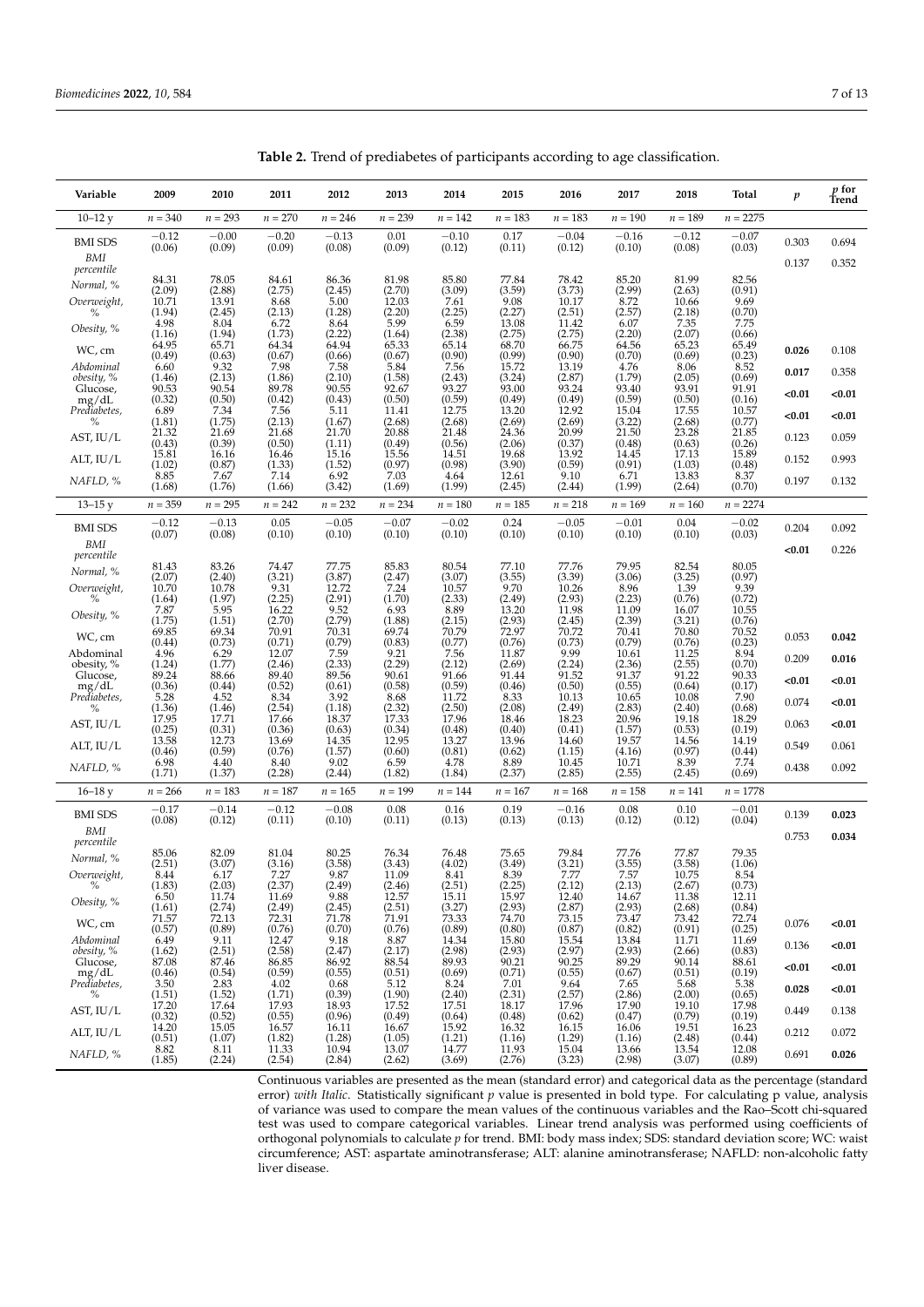| $n = 373$<br>$n = 403$<br>$n = 390$<br>Normal<br>$n = 799$<br>$n = 619$<br>$n = 563$<br>$n = 537$<br>$n = 550$<br>$n = 450$<br>$n = 415$<br>$n = 5099$<br>66.65<br>66.38<br>65.93<br>66.28<br>67.11<br>68.50<br>66.75<br>66.72<br>66.69<br>66.66<br>66.10<br>WC, cm<br>< 0.01<br>(0.35)<br>(0.34)<br>(0.45)<br>(0.36)<br>(0.33)<br>(0.45)<br>(0.42)<br>(0.40)<br>(0.43)<br>(0.12)<br>(0.41)<br>0.59<br>0.70<br>0.81<br>0.05<br>1.29<br>0.58<br>0.85<br>0.59<br>0.47<br>0.70<br>Abdominal<br>1.13<br>0.696<br>(0.29)<br>(0.37)<br>(0.43)<br>(0.05)<br>(0.65)<br>(0.63)<br>(0.33)<br>(0.41)<br>(0.58)<br>(0.36)<br>(0.14)<br>obesity, %<br>88.26<br>90.22<br>91.07<br>89.85<br>88.71<br>88.32<br>88.86<br>91.11<br>90.80<br>91.04<br>91.35<br>Glucose,<br>< 0.01<br>(0.34)<br>(0.26)<br>(0.32)<br>(0.39)<br>(0.38)<br>(0.38)<br>(0.43)<br>(0.32)<br>(0.42)<br>(0.37)<br>(0.12)<br>mg/dL<br>9.05<br>6.91<br>4.20<br>3.45<br>6.25<br>7.61<br>10.13<br>7.49<br>10.80<br>9.87<br>Prediabetes,<br>2.65<br>< 0.01<br>$\%$<br>(0.87)<br>(0.89)<br>(1.39)<br>(0.69)<br>(1.31)<br>(1.60)<br>(0.43)<br>(1.41)<br>(1.56)<br>(1.96)<br>(1.46) | Trend<br>0.020<br>0.993<br>< 0.01<br>< 0.01<br>< 0.01<br>0.038<br>0.019 |
|---------------------------------------------------------------------------------------------------------------------------------------------------------------------------------------------------------------------------------------------------------------------------------------------------------------------------------------------------------------------------------------------------------------------------------------------------------------------------------------------------------------------------------------------------------------------------------------------------------------------------------------------------------------------------------------------------------------------------------------------------------------------------------------------------------------------------------------------------------------------------------------------------------------------------------------------------------------------------------------------------------------------------------------------------------------------------------------------------------------------------------|-------------------------------------------------------------------------|
|                                                                                                                                                                                                                                                                                                                                                                                                                                                                                                                                                                                                                                                                                                                                                                                                                                                                                                                                                                                                                                                                                                                                 |                                                                         |
|                                                                                                                                                                                                                                                                                                                                                                                                                                                                                                                                                                                                                                                                                                                                                                                                                                                                                                                                                                                                                                                                                                                                 |                                                                         |
|                                                                                                                                                                                                                                                                                                                                                                                                                                                                                                                                                                                                                                                                                                                                                                                                                                                                                                                                                                                                                                                                                                                                 |                                                                         |
|                                                                                                                                                                                                                                                                                                                                                                                                                                                                                                                                                                                                                                                                                                                                                                                                                                                                                                                                                                                                                                                                                                                                 |                                                                         |
|                                                                                                                                                                                                                                                                                                                                                                                                                                                                                                                                                                                                                                                                                                                                                                                                                                                                                                                                                                                                                                                                                                                                 |                                                                         |
| 18.37<br>18.32<br>18.14<br>18.51<br>17.67<br>18.67<br>19.00<br>18.44<br>19.58<br>18.58<br>19.41<br>AST, IU/L<br>< 0.01                                                                                                                                                                                                                                                                                                                                                                                                                                                                                                                                                                                                                                                                                                                                                                                                                                                                                                                                                                                                          |                                                                         |
| (0.20)<br>(0.28)<br>(0.24)<br>(0.35)<br>(0.20)<br>(0.38)<br>(0.30)<br>(0.35)<br>(0.63)<br>(0.38)<br>(0.11)<br>12.51<br>12.10<br>12.46<br>13.33<br>12.88<br>12.94<br>12.86<br>12.48<br>13.06<br>14.69<br>13.46                                                                                                                                                                                                                                                                                                                                                                                                                                                                                                                                                                                                                                                                                                                                                                                                                                                                                                                   |                                                                         |
| ALT, $IU/L$<br>0.327<br>(0.26)<br>(0.41)<br>(0.32)<br>(0.35)<br>(0.27)<br>(0.58)<br>(0.65)<br>(1.58)<br>(0.62)<br>(0.20)<br>(0.43)<br>4.58<br>2.94<br>3.03<br>4.24<br>3.35<br>6.12<br>5.23<br>7.70<br>5.24<br>4.57<br>4.61                                                                                                                                                                                                                                                                                                                                                                                                                                                                                                                                                                                                                                                                                                                                                                                                                                                                                                      |                                                                         |
| NAFLD, %<br>0.068<br>(0.83)<br>(0.85)<br>(0.89)<br>(0.75)<br>(1.45)<br>(1.25)<br>(1.16)<br>(1.15)<br>(1.70)<br>(1.13)<br>(0.36)                                                                                                                                                                                                                                                                                                                                                                                                                                                                                                                                                                                                                                                                                                                                                                                                                                                                                                                                                                                                 |                                                                         |
| $n = 99$<br>$n = 81$<br>$n = 62$<br>$n = 45$<br>$n = 56$<br>$n=50$<br>$n=50$<br>$n = 608$<br>Overweight<br>$n = 53$<br>$n = 68$<br>$n = 44$                                                                                                                                                                                                                                                                                                                                                                                                                                                                                                                                                                                                                                                                                                                                                                                                                                                                                                                                                                                     |                                                                         |
| 78.64<br>82.16<br>78.58<br>78.06<br>76.82<br>80.11<br>76.68<br>78.23<br>79.63<br>76.58<br>79.12<br>WC, cm<br>< 0.01<br>(0.70)<br>(0.97)<br>(0.99)<br>(0.29)<br>(0.63)<br>(0.98)<br>(0.83)<br>(0.74)<br>(0.86)<br>(0.84)<br>(1.26)                                                                                                                                                                                                                                                                                                                                                                                                                                                                                                                                                                                                                                                                                                                                                                                                                                                                                               | 0.158                                                                   |
| 9.07<br>9.90<br>Abdominal<br>16.67<br>19.89<br>18.82<br>13.91<br>12.18<br>25.21<br>30.68<br>18.38<br>17.45<br>0.181<br>(4.25)<br>(5.36)<br>(5.65)<br>(5.88)<br>(6.72)<br>(4.67)<br>(1.78)<br>obesity, %<br>(6.17)<br>(3.47)<br>(5.27)<br>(7.68)                                                                                                                                                                                                                                                                                                                                                                                                                                                                                                                                                                                                                                                                                                                                                                                                                                                                                 | 0.669                                                                   |
| 89.02<br>89.27<br>91.98<br>92.07<br>90.79<br>Glucose,<br>91.16<br>89.06<br>91.53<br>92.51<br>90.82<br>91.47<br>0.060<br>(0.96)<br>(0.34)<br>(0.82)<br>(1.07)<br>(1.17)<br>(1.06)<br>(1.24)<br>(0.90)<br>(1.24)<br>(1.05)<br>mg/dL<br>(1.11)                                                                                                                                                                                                                                                                                                                                                                                                                                                                                                                                                                                                                                                                                                                                                                                                                                                                                     | 0.019                                                                   |
| 8.78<br>13.99<br>9.55<br>Prediabetes,<br>8.12<br>11.22<br>3.29<br>11.64<br>11.68<br>9.34<br>11.38<br>6.80<br>0.800<br>(3.23)<br>(4.09)<br>(1.30)<br>$\%$<br>(3.03)<br>(5.14)<br>(2.01)<br>(5.19)<br>(4.03)<br>(5.35)<br>(4.72)<br>(3.33)                                                                                                                                                                                                                                                                                                                                                                                                                                                                                                                                                                                                                                                                                                                                                                                                                                                                                        | 0.502                                                                   |
| 19.42<br>20.91<br>20.39<br>22.97<br>17.49<br>19.00<br>20.31<br>20.50<br>19.74<br>18.21<br>24.63<br>AST, IU/L<br>0.048<br>(0.91)<br>(1.18)<br>(1.37)<br>(2.23)<br>(1.03)<br>(0.87)<br>(1.30)<br>(0.79)<br>(1.31)<br>(2.28)<br>(0.46)                                                                                                                                                                                                                                                                                                                                                                                                                                                                                                                                                                                                                                                                                                                                                                                                                                                                                             | 0.919                                                                   |
| 22.06<br>20.17<br>21.66<br>21.58<br>27.28<br>14.87<br>20.36<br>18.81<br>16.33<br>32.88<br>21.53<br>0.072<br>$ALT$ , $IU/L$                                                                                                                                                                                                                                                                                                                                                                                                                                                                                                                                                                                                                                                                                                                                                                                                                                                                                                                                                                                                      | 0.813                                                                   |
| (2.49)<br>(3.30)<br>(5.88)<br>(2.43)<br>(1.79)<br>(2.69)<br>(1.28)<br>(2.76)<br>(1.54)<br>(3.07)<br>(9.55)<br>18.99<br>16.81<br>17.38<br>21.92<br>5.37<br>19.26<br>22.01<br>6.89<br>18.42<br>26.12<br>27.78<br>0.133<br>NAFLD, %                                                                                                                                                                                                                                                                                                                                                                                                                                                                                                                                                                                                                                                                                                                                                                                                                                                                                                | 0.907                                                                   |
| (4.57)<br>(4.97)<br>(7.11)<br>(5.82)<br>(3.00)<br>(6.93)<br>(3.83)<br>(1.84)<br>(4.61)<br>(5.81)<br>(7.89)<br>$n = 67$<br>$n = 71$<br>$n = 74$<br>$n = 53$<br>$n = 54$<br>$n = 48$<br>$n = 76$<br>$n = 69$<br>$n = 52$<br>$n = 56$<br>$n = 620$                                                                                                                                                                                                                                                                                                                                                                                                                                                                                                                                                                                                                                                                                                                                                                                                                                                                                 |                                                                         |
| Obesity                                                                                                                                                                                                                                                                                                                                                                                                                                                                                                                                                                                                                                                                                                                                                                                                                                                                                                                                                                                                                                                                                                                         |                                                                         |
| 85.86<br>87.79<br>88.71<br>88.76<br>85.35<br>86.30<br>87.61<br>89.17<br>87.76<br>88.86<br>87.73<br>WC, cm<br>0.236<br>(1.05)<br>(1.03)<br>(1.54)<br>(1.08)<br>(1.61)<br>(0.41)<br>(1.14)<br>(1.16)<br>(1.64)<br>(1.22)<br>(1.45)                                                                                                                                                                                                                                                                                                                                                                                                                                                                                                                                                                                                                                                                                                                                                                                                                                                                                                | 0.011                                                                   |
| 79.78<br>Abdominal<br>56.99<br>66.03<br>70.66<br>80.58<br>74.40<br>74.69<br>72.65<br>76.65<br>82.48<br>74.60<br>0.264<br>(2.01)<br>obesity, %<br>(7.05)<br>(7.13)<br>(5.93)<br>(6.11)<br>(6.53)<br>(7.01)<br>(5.20)<br>(6.70)<br>(7.62)<br>(4.14)                                                                                                                                                                                                                                                                                                                                                                                                                                                                                                                                                                                                                                                                                                                                                                                                                                                                               | 0.024                                                                   |
| 90.94<br>88.64<br>90.70<br>93.51<br>93.45<br>91.75<br>90.64<br>90.11<br>93.90<br>91.78<br>93.05<br>Glucose,<br>0.019<br>(0.38)<br>mg/dL<br>(1.10)<br>(1.38)<br>(0.88)<br>(1.32)<br>(0.91)<br>(1.06)<br>(1.11)<br>(0.96)<br>(1.20)<br>(1.42)                                                                                                                                                                                                                                                                                                                                                                                                                                                                                                                                                                                                                                                                                                                                                                                                                                                                                     | < 0.01                                                                  |
| 12.19<br>9.22<br>18.55<br>9.28<br>12.26<br>Prediabetes,<br>12.56<br>5.30<br>6.24<br>13.44<br>18.19<br>17.01<br>0.302<br>$\%$<br>(3.09)<br>(4.51)<br>(5.38)<br>(5.39)<br>(4.30)<br>(5.29)<br>(1.50)<br>(4.48)<br>(4.73)<br>(3.01)<br>(5.05)                                                                                                                                                                                                                                                                                                                                                                                                                                                                                                                                                                                                                                                                                                                                                                                                                                                                                      | 0.078                                                                   |
| 21.07<br>23.75<br>24.91<br>22.86<br>19.99<br>21.18<br>23.19<br>23.87<br>22.91<br>21.44<br>25.49<br>AST, IU/L<br>0.582                                                                                                                                                                                                                                                                                                                                                                                                                                                                                                                                                                                                                                                                                                                                                                                                                                                                                                                                                                                                           | 0.543                                                                   |
| (1.42)<br>(1.11)<br>(1.70)<br>(3.69)<br>(1.80)<br>(1.55)<br>(4.04)<br>(1.29)<br>(1.51)<br>(0.75)<br>(1.65)<br>25.09<br>26.47<br>29.56<br>26.09<br>34.98<br>26.92<br>31.20<br>24.18<br>32.41<br>31.39<br>33.37<br>0.478<br>ALT, IU/L                                                                                                                                                                                                                                                                                                                                                                                                                                                                                                                                                                                                                                                                                                                                                                                                                                                                                             | 0.338                                                                   |
| (1.54)<br>(3.24)<br>(2.58)<br>(5.72)<br>(4.59)<br>(3.65)<br>(7.52)<br>(3.42)<br>(3.71)<br>(3.06)<br>(4.10)<br>29.59<br>47.83<br>32.29<br>40.18<br>37.55<br>44.33<br>34.37<br>30.53<br>37.64<br>53.75<br>53.14<br>0.160<br>NAFLD, %<br>(7.22)<br>(6.51)<br>(7.56)<br>(8.85)<br>(7.78)<br>(2.33)<br>(6.55)<br>(8.36)<br>(6.19)<br>(6.67)<br>(7.57)                                                                                                                                                                                                                                                                                                                                                                                                                                                                                                                                                                                                                                                                                                                                                                                | 0.093                                                                   |

<span id="page-7-0"></span>**Table 3.** Trends of prediabetes of the participants according to BMI classification.

Continuous variables are presented as the mean (standard error) and categorical data as the percentage (standard error) *with Italic*. Statistically significant *p* value is presented in bold type. For calculating p value, analysis of variance was used to compare the mean values of the continuous variables and the Rao–Scott chi-squared test was used to compare categorical variables. Linear trend analysis was performed using coefficients of orthogonal polynomials to calculate *p* for trend. BMI: body mass index; WC: waist circumference; AST: aspartate aminotransferase; ALT: alanine aminotransferase; NAFLD: non-alcoholic fatty liver disease.

<span id="page-7-1"></span>**Table 4.** Odds ratio of prediabetes and NAFLD according to each parameter.

|                       | Prediabetes              |           | <b>NAFLD</b>             |           |  |  |
|-----------------------|--------------------------|-----------|--------------------------|-----------|--|--|
|                       | <b>OR (95% CI)</b>       |           | OR (95% CI)              |           |  |  |
| <b>BMI</b> percentile |                          |           |                          |           |  |  |
| Normal                | Reference                | Reference | Normal                   | Reference |  |  |
| Overweight            | $1.42(1.04-1.95)$        | 0.828     | $4.67(3.49 - 6.24)$      | 0.103     |  |  |
| Obesity               | $1.88(1.41 - 2.52)$      | < 0.01    | 13.89 (10.91–17.66)      | < 0.01    |  |  |
| Abdominal obesity     | $1.85(1.39 - 2.47)$      | < 0.01    | $9.34(7.39 - 11.81)$     | < 0.01    |  |  |
| Prediabetes           | $\overline{\phantom{0}}$ | -         | $1.85(1.37-2.52)$        | < 0.01    |  |  |
| <b>NAFLD</b>          | $1.85(1.37-2.52)$        | < 0.01    | $\overline{\phantom{0}}$ |           |  |  |

Logistic regression analyses were performed with prediabetes and NAFLD as dependent variables. Statistically significant *p* value is presented in bold type. NAFLD: non-alcoholic fatty liver disease; OR: odds ratio; CI: confidence interval; WC: waist circumference.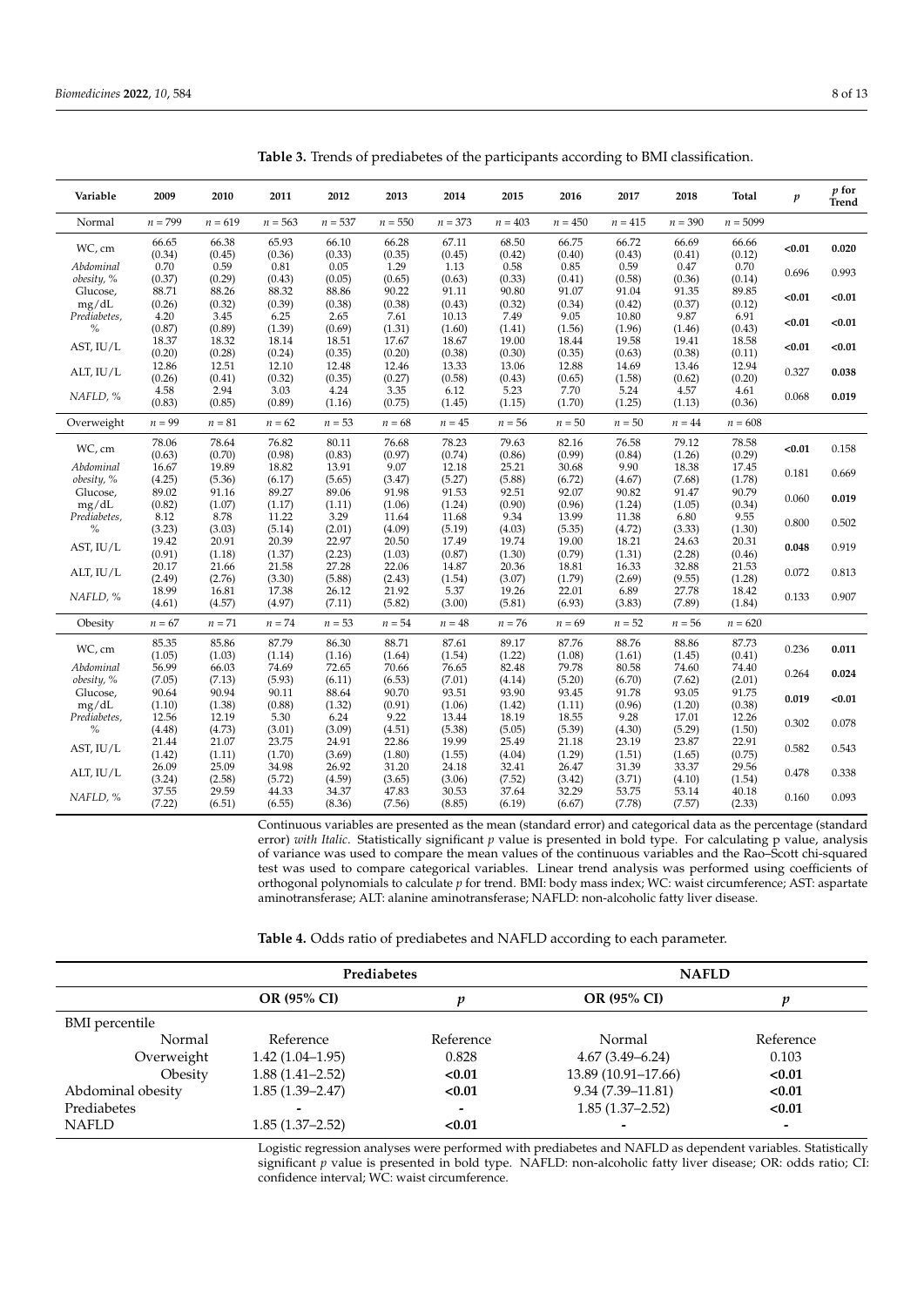<span id="page-8-0"></span>

**Figure 3.** Prevalence of prediabetes according to NAFLD and those of NAFLD according to predia-**Figure 3.** Prevalence of prediabetes according to NAFLD and those of NAFLD according to prediabetes. (**A**) Prevalence of participants with prediabetes among those with NAFLD and non-NAFLD. betes. (**A**) Prevalence of participants with prediabetes among those with NAFLD and non-NAFLD. The "black" bar represents the NAFLD group, whereas the "gray" bar represents the non-NAFLD The "black" bar represents the NAFLD group, whereas the "gray" bar represents the non-NAFLD group. (**B**) Prevalence of participants with NAFLD among those with prediabetes and normal glugroup. (**B**) Prevalence of participants with NAFLD among those with prediabetes and normal glucose levels. The "black" bar represents the prediabetes group, whereas the "gray" bar represents the normal glucose group. The asterisk indicates the *p*-value of the independent two-sample *t*-test < 0.01. NAFLD: non-alcoholic fatty liver disease.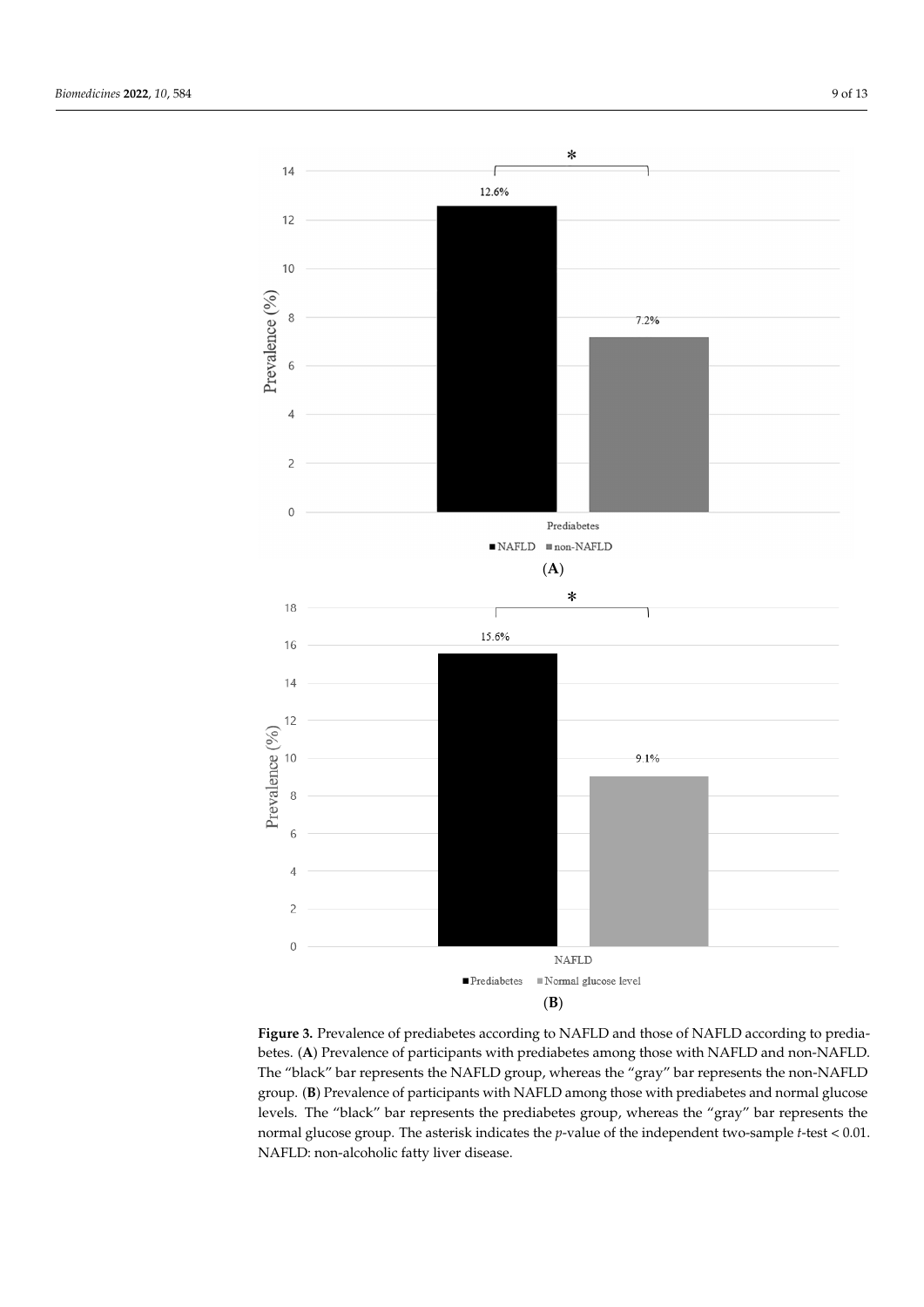## **4. Discussion**

This study demonstrated an adverse trend in generalized and abdominal obesity, prediabetes, and NAFLD among Korean children and adolescents. The prevalence of prediabetes worsened significantly in all age groups, while the adverse trends in NAFLD and abdominal obesity were more apparent in the older age group than those in the young age group. In addition, adverse trends in prediabetes and NAFLD were more prominent in participants with normal BMI than in those with obesity. In logistic regression analysis and *t*-test, prediabetes was positively associated with NAFLD. Furthermore, generalized and abdominal obesity was positively associated with prediabetes and NAFLD.

The prevalence of prediabetes, as defined by glucose abnormalities, demonstrated no significant trend from 1999 to 2014, and the total prevalence was 15.5% among the US adolescents [\[1\]](#page-11-0). In Iran, the corresponding value increased from 7% in 1999–2005 to 16.6% in 2011–2014 among adolescents [\[23\]](#page-12-1). In India, the prevalence of prediabetes was 12.3% and 8.4% among boys and girls, respectively [\[24\]](#page-12-2). In our study, the prevalence of prediabetes increased from 5.1% in 2009 to 10.5% in 2018, which was lower than that in the US and Iran but similar to that in India.

The prevalence of NAFLD among children and adolescents increased from 19.34 million in 1990 to 29.49 million in 2017 as per the Global Burden of Disease database-based study [\[25\]](#page-12-3). In a global meta-analysis, the prevalence of NAFLD was 7.6% among children and adolescents and 34.2% among obese children and adolescents [\[26\]](#page-12-4). In the US, the prevalence of NAFLD among adolescents increased from 3.9% in 1988–1994 to 10.7% in 2007–2010 [\[27\]](#page-12-5). In China, the prevalence of NAFLD was 9.03% among children [\[20\]](#page-11-19). In our study, the prevalence of NAFLD increased from 8.17% in 2009 to 12.05% in 2018.

The global prevalence of obesity increased from 0.9% to 7.8% in boys and from 0.7% to 5.6% in girls, from 1975 to 2016, in a pooled analysis of population-based studies [\[28\]](#page-12-6). A systematic review reported that the prevalence of abdominal obesity increased from 16.3% in 1985–1999 to 33.9% in 2010–2014, among the population aged 15–40 years [\[29\]](#page-12-7). In the US, the prevalence of obesity was 21.8% in adolescents, while that of abdominal obesity was 31.5% in boys and 38.2% in girls [\[30\]](#page-12-8). In China, the prevalence of obesity was 15.7%, while that of abdominal obesity was 31.4% among children and adolescents [\[31\]](#page-12-9). In our study, the prevalence of obesity in 2018 was 11.64%, which was higher than that in the global study but lower than that in the US and China studies. Furthermore, the prevalence of abdominal obesity was lower in our study than that in the US and China studies.

The guideline of the American Diabetes Association recommends prediabetes screening of children who are overweight or obese and have one or more risk factors for diabetes [\[32\]](#page-12-10). The guideline of the North American Society of Pediatric Gastroenterology, Hepatology and Nutrition suggests that screening of NAFLD should be considered in children who are obese or overweight and have additional risk factors [\[4\]](#page-11-3). As these guidelines do not suggest screening of children with normal BMI or consider WC, prediabetes and NAFLD in children and adolescents with normal BMI but with abdominal obesity could be under-recognized. As adverse trends in prediabetes and NAFLD were more prominent among children and adolescents with normal BMI and abdominal obesity, and abdominal obesity was positively associated with prediabetes and NAFLD in our study, more attentive evaluation and management of prediabetes and NAFLD are required in children and adolescents with normal BMI, especially in those with abdominal obesity.

NAFLD is related to a higher prevalence of diabetes and cardiovascular diseases. Moreover, diabetes is a risk factor for the development of liver fibrosis and cirrhosis [\[5](#page-11-4)[,33\]](#page-12-11). In a cross-sectional study, children with NAFLD had nearly twice the prevalence of prediabetes or diabetes as those without [\[5\]](#page-11-4). Hudson et al. [\[34\]](#page-12-12) reported that 48% of the children with type 2 diabetes had high ALT levels. In our study, children and adolescents with prediabetes had nearly twice the prevalence of NAFLD as those without, and children and adolescents with NAFLD had nearly twice the prevalence of prediabetes as those without. Therefore, close monitoring of glucose levels in children and adolescents with NAFLD as well as an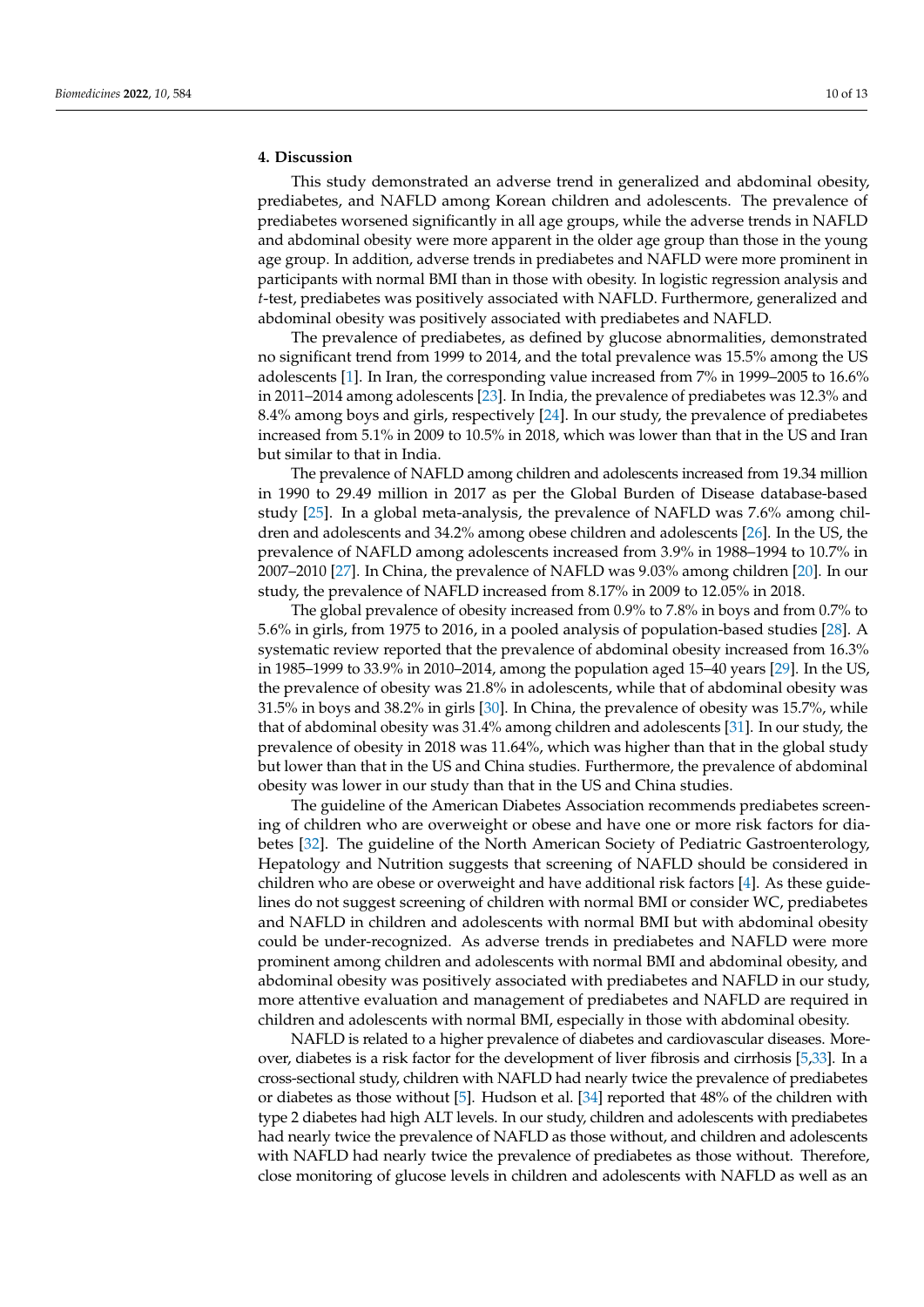attentive screening of NAFLD in those with prediabetes are required to reduce future risks of cardiovascular disease.

The adverse trend of prediabetes and NAFLD in this study might be due to the increasing prevalence of generalized and abdominal obesity associated with lifestyle changes among Korean children and adolescents. Abdominal obesity is related to cardiometabolic risk factors and NAFLD [\[20,](#page-11-19)[35\]](#page-12-13). Our previous studies suggested that abdominal obesity might contribute to an adverse trend in metabolic syndrome and dyslipidemia [\[36,](#page-12-14)[37\]](#page-12-15).

The increased prevalence of participants with prediabetes and NAFLD in children and adolescents without abdominal obesity may be related to an unhealthy diet [\[38,](#page-12-16)[39\]](#page-12-17). High calories, carbohydrates, and fat increase the prevalence of chronic diseases associated with insulin resistance, such as NAFLD [\[25](#page-12-3)[,38](#page-12-16)[,40\]](#page-12-18). The increased consumption of sweetened beverages, particularly among children and adolescents, leads to increased fructose adsorption with increased lipogenesis, triglycerides accumulation, and liver damage due to its metabolism [\[41\]](#page-12-19). Moreover, macronutrient composition in the diet can impact the incidence of these chronic diseases without affecting body weight [\[38\]](#page-12-16). Rhee et al. [\[42\]](#page-12-20) reported that rapid change in dietary patterns, including an increase in energy intake with a high-fat diet, might contribute to the increasing prevalence of diabetes in Asia. Ha et al. [\[43\]](#page-12-21) reported that carbohydrate intake was higher than the recommended range, which was 87% in men and 91% in women in Korea, and was associated with an increased incidence of type 2 diabetes. Our previous study reported that daily calorie and fat intake increased with an increase in impaired fasting glucose among Korean children and adolescents [\[36\]](#page-12-14).

This study has some limitations. First, this was a cross-sectional study limited to the South Korean population. Second, confounding factors, such as physical activity and pubertal status, were not considered. Third, defining prediabetes according to the HbA1c was not considered in this study. Fourth, ultrasonography and liver biopsy were not performed to diagnose NAFLD because KNHANES does not include information on ultrasonography or liver biopsy. However, the study assessed the trends in the prevalence of prediabetes and NAFLD among Korean children and adolescents according to age, sex, and BMI using nationally representative data.

### **5. Conclusions**

Our study demonstrated the adverse trends of prediabetes and NAFLD, as well as their relationship, among Korean children and adolescents. Moreover, the adverse trend was more apparent in children and adolescents with normal BMI and abdominal obesity, even in the young age group. These findings suggest that future risks for cardiovascular and chronic liver diseases may increase. Therefore, close monitoring of levels of fasting glucose, ALT, and WC is required not only for children and adolescents who are overweight or obese but also for those with normal BMI.

**Supplementary Materials:** The following supporting information can be downloaded at: [https:](https://www.mdpi.com/article/10.3390/biomedicines10030584/s1) [//www.mdpi.com/article/10.3390/biomedicines10030584/s1,](https://www.mdpi.com/article/10.3390/biomedicines10030584/s1) Table S1: Trend of characteristics of participants according to abdominal obesity; Table S2: Trend of characteristics of participants according to sex; Table S3: Trend of prediabetes of subjects according to sex and age classification; Table S4: Trends of prediabetes of participants according to sex and BMI classification.

**Author Contributions:** Conceptualization, K.S. and H.W.C.; methodology, K.S., G.P., H.S.L. and H.W.C.; software, K.S., G.P. and H.S.L.; validation, H.-S.K. and H.W.C.; formal analysis: K.S., M.L., H.I.L., J.A. and E.L.; investigation, K.S., H.S.C. and J.S.; resources, K.S. and A.K.; data curation, K.S. and G.P.; writing—original draft preparation, K.S. and H.W.C.; writing—review and editing, H.W.C.; visualization, K.S. and G.P.; supervision, H.-S.K. and H.W.C.; project administration, K.S. and H.W.C. All authors have read and agreed to the published version of the manuscript.

**Funding:** This research was funded by a faculty research grant of Yonsei University College of Medicine (6-2021-0150).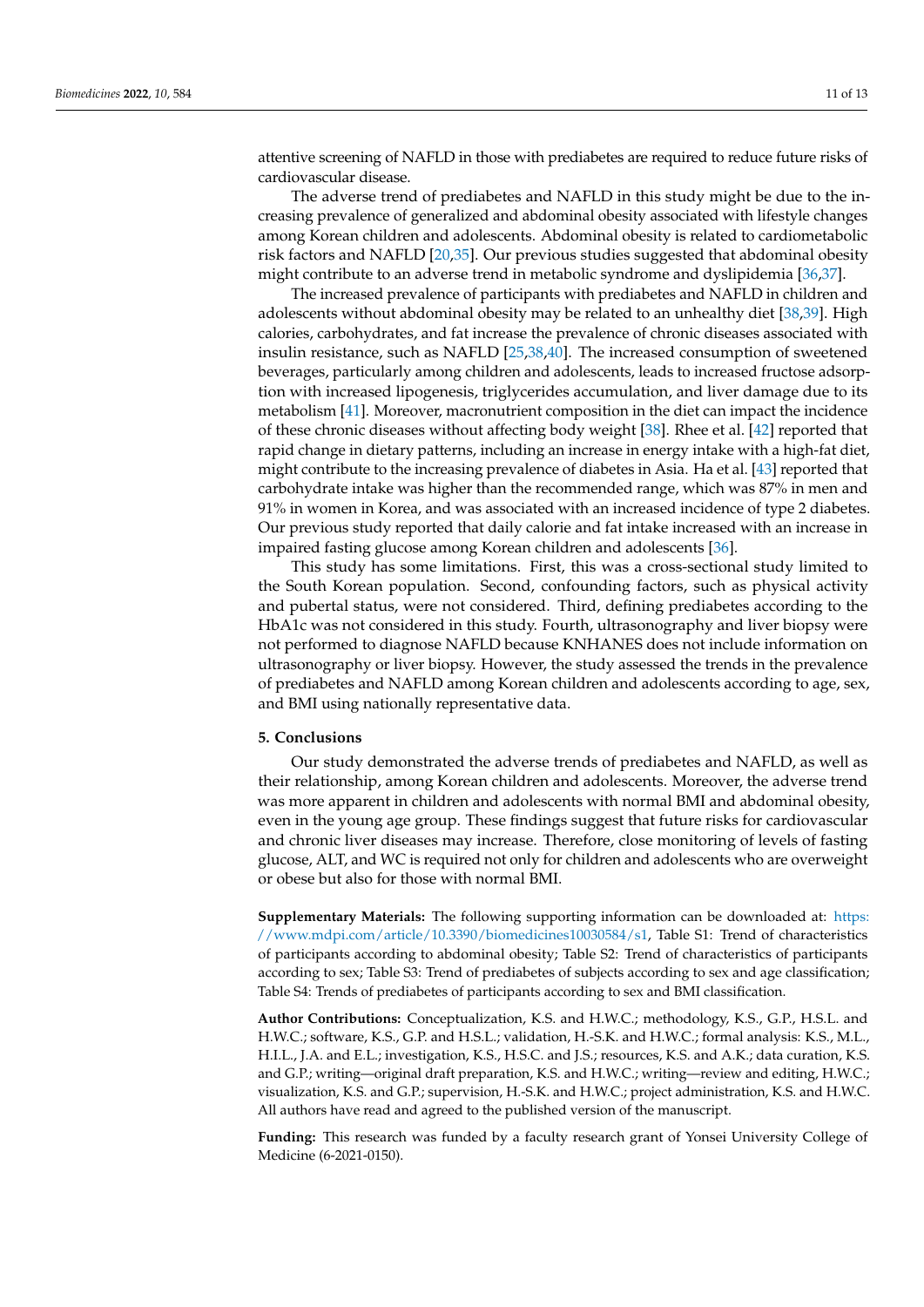**Institutional Review Board Statement:** The study was conducted in accordance with the Declaration of Helsinki and was approved by the Institutional Review Board of Yonsei University Gangnam Severance Hospital (IRB, 3-2020-0462).

**Informed Consent Statement:** Informed consent was obtained from all participants involved in the study.

**Data Availability Statement:** The data that support the findings of this study are available from the corresponding author upon reasonable request.

**Conflicts of Interest:** The authors declare no conflict of interest.

### **References**

- <span id="page-11-0"></span>1. Lee, A.M.; Fermin, C.R.; Filipp, S.L.; Gurka, M.J.; DeBoer, M.D. Examining trends in prediabetes and its relationship with the metabolic syndrome in us adolescents, 1999–2014. *Acta Diabetol.* **2017**, *54*, 373–381. [\[CrossRef\]](http://doi.org/10.1007/s00592-016-0958-6) [\[PubMed\]](http://www.ncbi.nlm.nih.gov/pubmed/28070750)
- <span id="page-11-1"></span>2. Zhu, Y.; Sidell, M.A.; Arterburn, D.; Daley, M.F.; Desai, J.; Fitzpatrick, S.L.; Horberg, M.A.; Koebnick, C.; McCormick, E.; Oshiro, C.; et al. Racial/ethnic disparities in the prevalence of diabetes and prediabetes by bmi: Patient outcomes research to advance learning (portal) multisite cohort of adults in the U.S. *Diabetes Care* **2019**, *42*, 2211–2219. [\[CrossRef\]](http://doi.org/10.2337/dc19-0532) [\[PubMed\]](http://www.ncbi.nlm.nih.gov/pubmed/31537541)
- <span id="page-11-2"></span>3. Jeon, J.Y.; Ko, S.H.; Kwon, H.S.; Kim, N.H.; Kim, J.H.; Kim, C.S.; Song, K.H.; Won, J.C.; Lim, S.; Choi, S.H.; et al. Prevalence of diabetes and prediabetes according to fasting plasma glucose and hba1c. *Diabetes Metab. J.* **2013**, *37*, 349–357. [\[CrossRef\]](http://doi.org/10.4093/dmj.2013.37.5.349) [\[PubMed\]](http://www.ncbi.nlm.nih.gov/pubmed/24199164)
- <span id="page-11-3"></span>4. Vos, M.B.; Abrams, S.H.; Barlow, S.E.; Caprio, S.; Daniels, S.R.; Kohli, R.; Mouzaki, M.; Sathya, P.; Schwimmer, J.B.; Sundaram, S.S.; et al. Naspghan clinical practice guideline for the diagnosis and treatment of nonalcoholic fatty liver disease in children: Recommendations from the expert committee on nafld (econ) and the north american society of pediatric gastroenterology, hepatology and nutrition (naspghan). *J. Pediatr. Gastroenterol. Nutr.* **2017**, *64*, 319–334. [\[PubMed\]](http://www.ncbi.nlm.nih.gov/pubmed/28107283)
- <span id="page-11-4"></span>5. Nobili, V.; Mantovani, A.; Cianfarani, S.; Alisi, A.; Mosca, A.; Sartorelli, M.R.; Maffeis, C.; Loomba, R.; Byrne, C.D.; Targher, G. Prevalence of prediabetes and diabetes in children and adolescents with biopsy-proven non-alcoholic fatty liver disease. *J. Hepatol.* **2019**, *71*, 802–810. [\[CrossRef\]](http://doi.org/10.1016/j.jhep.2019.06.023)
- <span id="page-11-5"></span>6. Younossi, Z.; Anstee, Q.M.; Marietti, M.; Hardy, T.; Henry, L.; Eslam, M.; George, J.; Bugianesi, E. Global burden of nafld and nash: Trends, predictions, risk factors and prevention. *Nat. Rev. Gastroenterol. Hepatol.* **2018**, *15*, 11–20. [\[CrossRef\]](http://doi.org/10.1038/nrgastro.2017.109)
- <span id="page-11-6"></span>7. Rinaldi, L.; Pafundi, P.C.; Galiero, R.; Caturano, A.; Morone, M.V.; Silvestri, C.; Giordano, M.; Salvatore, T.; Sasso, F.C. Mechanisms of non-alcoholic fatty liver disease in the metabolic syndrome. A narrative review. *Antioxidants* **2021**, *10*, 270. [\[CrossRef\]](http://doi.org/10.3390/antiox10020270)
- <span id="page-11-7"></span>8. Younossi, Z.M.; Koenig, A.B.; Abdelatif, D.; Fazel, Y.; Henry, L.; Wymer, M. Global epidemiology of nonalcoholic fatty liver disease-meta-analytic assessment of prevalence, incidence, and outcomes. *Hepatology* **2016**, *64*, 73–84. [\[CrossRef\]](http://doi.org/10.1002/hep.28431)
- <span id="page-11-8"></span>9. Kang, S.Y.; Kim, Y.J.; Park, H.S. Trends in the prevalence of non-alcoholic fatty liver disease and its future predictions in Korean men, 1998–2035. *J. Clin. Med.* **2020**, *9*, 2626. [\[CrossRef\]](http://doi.org/10.3390/jcm9082626)
- <span id="page-11-9"></span>10. Caturano, A.; Acierno, C.; Nevola, R.; Pafundi, P.C.; Galiero, R.; Rinaldi, L.; Salvatore, T.; Adinolfi, L.E.; Sasso, F.C. Non-alcoholic fatty liver disease: From pathogenesis to clinical impact. *Processes* **2021**, *9*, 135. [\[CrossRef\]](http://doi.org/10.3390/pr9010135)
- <span id="page-11-10"></span>11. D'Adamo, E.; Cali, A.M.; Weiss, R.; Santoro, N.; Pierpont, B.; Northrup, V.; Caprio, S. Central role of fatty liver in the pathogenesis of insulin resistance in obese adolescents. *Diabetes Care* **2010**, *33*, 1817–1822. [\[CrossRef\]](http://doi.org/10.2337/dc10-0284) [\[PubMed\]](http://www.ncbi.nlm.nih.gov/pubmed/20668154)
- <span id="page-11-11"></span>12. Alam, S.; Mustafa, G.; Alam, M.; Ahmad, N. Insulin resistance in development and progression of nonalcoholic fatty liver disease. *World J. Gastrointest. Pathophysiol.* **2016**, *7*, 211–217. [\[CrossRef\]](http://doi.org/10.4291/wjgp.v7.i2.211) [\[PubMed\]](http://www.ncbi.nlm.nih.gov/pubmed/27190693)
- <span id="page-11-12"></span>13. Kweon, S.; Kim, Y.; Jang, M.J.; Kim, Y.; Kim, K.; Choi, S.; Chun, C.; Khang, Y.H.; Oh, K. Data resource profile: The korea national health and nutrition examination survey (knhanes). *Int. J. Epidemiol.* **2014**, *43*, 69–77. [\[CrossRef\]](http://doi.org/10.1093/ije/dyt228) [\[PubMed\]](http://www.ncbi.nlm.nih.gov/pubmed/24585853)
- <span id="page-11-13"></span>14. Kim, J.H.; Yun, S.; Hwang, S.S.; Shim, J.O.; Chae, H.W.; Lee, Y.J.; Lee, J.H.; Kim, S.C.; Lim, D.; Yang, S.W.; et al. The 2017 korean national growth charts for children and adolescents: Development, improvement, and prospects. *Korean J. Pediatr.* **2018**, *61*, 135–149. [\[CrossRef\]](http://doi.org/10.3345/kjp.2018.61.5.135) [\[PubMed\]](http://www.ncbi.nlm.nih.gov/pubmed/29853938)
- <span id="page-11-14"></span>15. Moon, J.S. Korean national growth charts: Review of developmental process and an outlook. *Korean J. Pediatr.* **2007**, *51*, 2008.
- <span id="page-11-15"></span>16. Roberts, W.C. The friedewald-levy-fredrickson formula for calculating low-density lipoprotein cholesterol, the basis for lipidlowering therapy. *Am. J. Cardiol.* **1988**, *62*, 345–346. [\[CrossRef\]](http://doi.org/10.1016/0002-9149(88)90248-2)
- <span id="page-11-16"></span>17. Cui, Y.; Blumenthal, R.S.; Flaws, J.A.; Whiteman, M.K.; Langenberg, P.; Bachorik, P.S.; Bush, T.L. Non-high-density lipoprotein cholesterol level as a predictor of cardiovascular disease mortality. *Arch. Intern. Med.* **2001**, *161*, 1413–1419. [\[CrossRef\]](http://doi.org/10.1001/archinte.161.11.1413)
- <span id="page-11-17"></span>18. American Diabetes Association. 2. Classification and diagnosis of diabetes: Standards of medical care in diabetes—2020. *Diabetes Care* **2020**, *43*, S14–S31. [\[CrossRef\]](http://doi.org/10.2337/dc20-S002)
- <span id="page-11-18"></span>19. Schwimmer, J.B.; Dunn, W.; Norman, G.J.; Pardee, P.E.; Middleton, M.S.; Kerkar, N.; Sirlin, C.B. Safety study: Alanine aminotransferase cutoff values are set too high for reliable detection of pediatric chronic liver disease. *Gastroenterology* **2010**, *138*, 1357–1364.e2. [\[CrossRef\]](http://doi.org/10.1053/j.gastro.2009.12.052)
- <span id="page-11-19"></span>20. Song, P.; Yu, J.; Wang, M.; Chang, X.; Wang, J.; An, L. Prevalence and correlates of suspected nonalcoholic fatty liver disease in chinese children. *Int. J. Environ. Res. Public Health* **2017**, *14*, 465. [\[CrossRef\]](http://doi.org/10.3390/ijerph14050465)